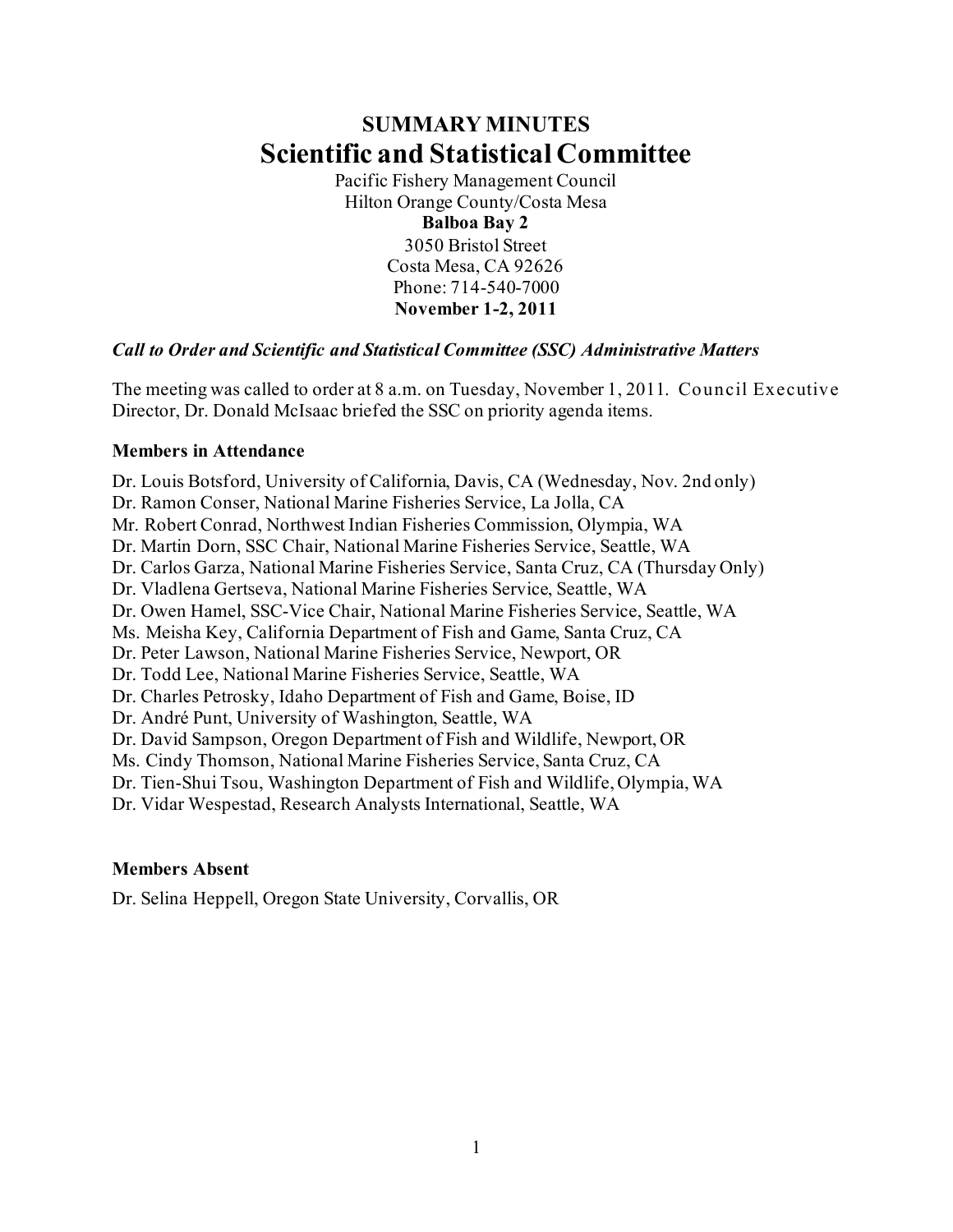| SSC Recusals for the November 2011 Meeting.                                                                                                                                                                                                                                                                                                                                                      |                                                                                                                                    |                                                             |  |  |  |  |  |
|--------------------------------------------------------------------------------------------------------------------------------------------------------------------------------------------------------------------------------------------------------------------------------------------------------------------------------------------------------------------------------------------------|------------------------------------------------------------------------------------------------------------------------------------|-------------------------------------------------------------|--|--|--|--|--|
| <b>SSC Member</b>                                                                                                                                                                                                                                                                                                                                                                                | <b>Issue</b>                                                                                                                       | Reason                                                      |  |  |  |  |  |
| Dr. Owen Hamel                                                                                                                                                                                                                                                                                                                                                                                   | Pacific ocean perch rebuilding analysis                                                                                            | Dr. Hamel was lead member of the STAT.                      |  |  |  |  |  |
| Dr. Owen Hamel                                                                                                                                                                                                                                                                                                                                                                                   | Darkblotched rockfish assessment                                                                                                   | Dr. Hamel was a member of the STAT                          |  |  |  |  |  |
| Mr. Robert Conrad                                                                                                                                                                                                                                                                                                                                                                                | Examination of the potential bias in<br><b>Coho Fishery Regulation Assessment</b><br>Model (FRAM) from mark-selective<br>fisheries | Mr. Conrad was a principle investigator for this<br>report. |  |  |  |  |  |
| SSC members of External Review Panels for items considered at the November 2011 Meeting.<br>SSC members of external review panels are noted below for the record. SSC members of External Review Panels may participate in<br>SSC deliberations, but they are expected to remain neutral if the SSC is being asked to arbitrate differences between review panels and<br><i>technical teams.</i> |                                                                                                                                    |                                                             |  |  |  |  |  |
| <b>SSC Member</b>                                                                                                                                                                                                                                                                                                                                                                                | <b>External Panel Membership</b>                                                                                                   |                                                             |  |  |  |  |  |
| Dr. André Punt                                                                                                                                                                                                                                                                                                                                                                                   | Chaired the STAR Panel for Pacific sardine                                                                                         |                                                             |  |  |  |  |  |
| Dr. Ramon Conser                                                                                                                                                                                                                                                                                                                                                                                 | Member of the STAR Panel for Pacific sardine.                                                                                      |                                                             |  |  |  |  |  |

# **Scientific and Statistical Committee Comments to the Council**

The following is a compilation of November 2011 SSC reports to the Pacific Fishery Management Council (Council) in the order they were discussed by the SSC. (Related SSC discussion not included in written comment to the Council is provided in *italicized text*).

# *Salmon Management*

C.1 2011 Methodology Review

The Salmon Subcommittee of the Scientific and Statistical Committee (SS-SSC), the Salmon Technical Team (STT), and the Model Evaluation Workgroup (MEW) met at the Council of fice in Portland on October 4 and 5, 2011, to review the four salmon methodology issues identified by the Council at the September meeting:

- Abundance-based management framework for Lower Columbia River (LCR) tule fall Chinook,
- Cohort reconstruction and harvest impact model for Sacramento winter run Chinook,
- Examination of the potential bias in Coho Fishery Regulation Assessment Model (FRAM) from mark-selective fisheries, and
- Review and evaluation of preseason and postseason mark-selective fisheries north and south of Cape Falcon.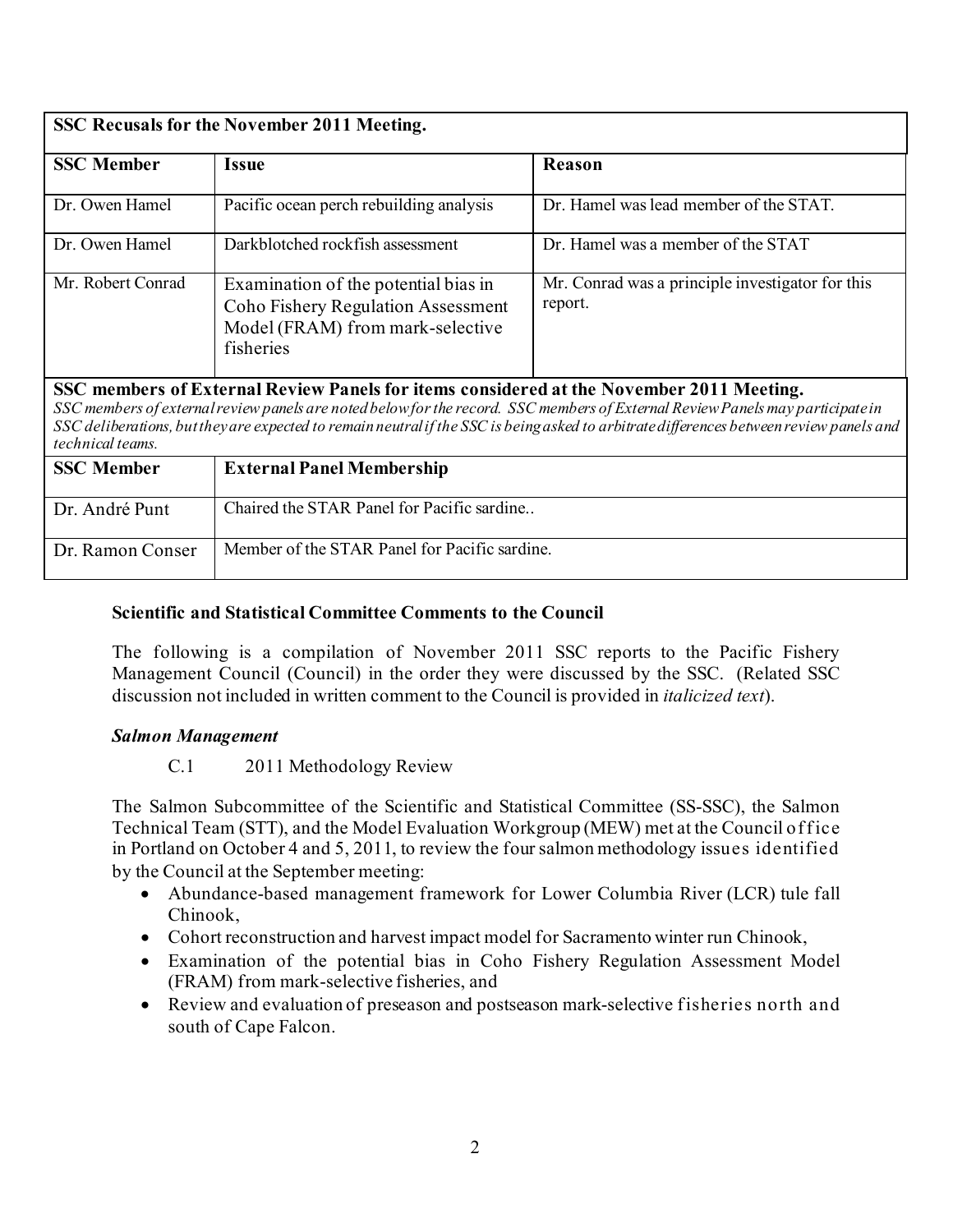#### Abundance-based management framework for Lower Columbia River tule fall Chinook

Mr. Ray Beamesderfer presented the work of the Tule Chinook Work Group (TCW) on evaluating the relative risk and relative change in fishing opportunities presented by alternative abundance-based management (ABM) approaches (Agenda Item C.1.a, Attachment 1). ABM could provide more protection for weak runs, and more fishing opportunity on large runs.

The model was similar to the one used to evaluate Klamath River Fall Chinook *de minimis* fisheries which has been reviewed by the SSC. Data are limited for LCR wild tule Chinook (LRN) so LCR hatchery tule Chinook (LRH) were used as a proxy for predicting the status of the stocks. The Population Viability Model developed included both hatchery and natural stocks in a single model. Results are dependent on the current mix of hatchery and natural stocks.

The model evaluated conservation risk and harvest benefits under a variety of ABM scenarios. Conservation risk was expressed as the probability of natural stocks falling below a critical threshold in 20 and 100 years. Harvest benefit was expressed as change in average harvest numbers over 100 years. "Win/win" scenarios with reduced risk and increased benefits were recommended for further consideration. Consecutive years of restricted fishing are especially damaging to the viability of fisheries. The SSC recommends evaluating the probability of multiyear closures and the median length of closures as additional criteria for comparing scenarios.

The analysis assumes that hatchery production remains constant. If hatchery production changes, then the tier structure will need to be reevaluated. Furthermore, tier frequency of occurrence is modeled on recent past environmental conditions but will be dependent on patterns of future environmental conditions and may not match model expectations in the near future. The SSC considers the methods to be reasonable for addressing the relative risks and benefits. With the addition of a closure analysis, the results will give insights into social and economic effects and be adequate for setting harvest policy.

# Cohort reconstruction and harvest impact model for Sacramento winter run Chinook

Dr. Mike O'Farrell (STT) gave presentations on the cohort reconstruction for Sacramento winter run Chinook (Agenda Item C.1.a, Attachment 2) and the harvest impact model developed for Sacramento winter run Chinook (Agenda Item C.1.a, Attachment 3).

Cohort reconstructions were performed for ten broods (1998–2007) of hatchery-origin Sacramento winter run Chinook (SRWC) using coded-wire tag data. The results of the cohort reconstruction indicated that the majority of ocean fishery impacts came from recreational fisheries south of Point Arena, California. For complete broods 1998–2005, the number of potential SRWC spawners was reduced by an estimated 11 to 28 percent due to ocean salmon fisheries. In the future, consideration of genetic stock identification (GSI) data may help to more closely define the distribution of SRWC in the area south of Point Arena.

The winter run cohort reconstruction was reviewed by the Center for Independent Experts (CIE) in March 2010 and its comments were incorporated into the analyses presented for Council review. The SSC considers this cohort reconstruction to provide the best available estimates of:

a) past SRWC fishery impacts, by time and area, and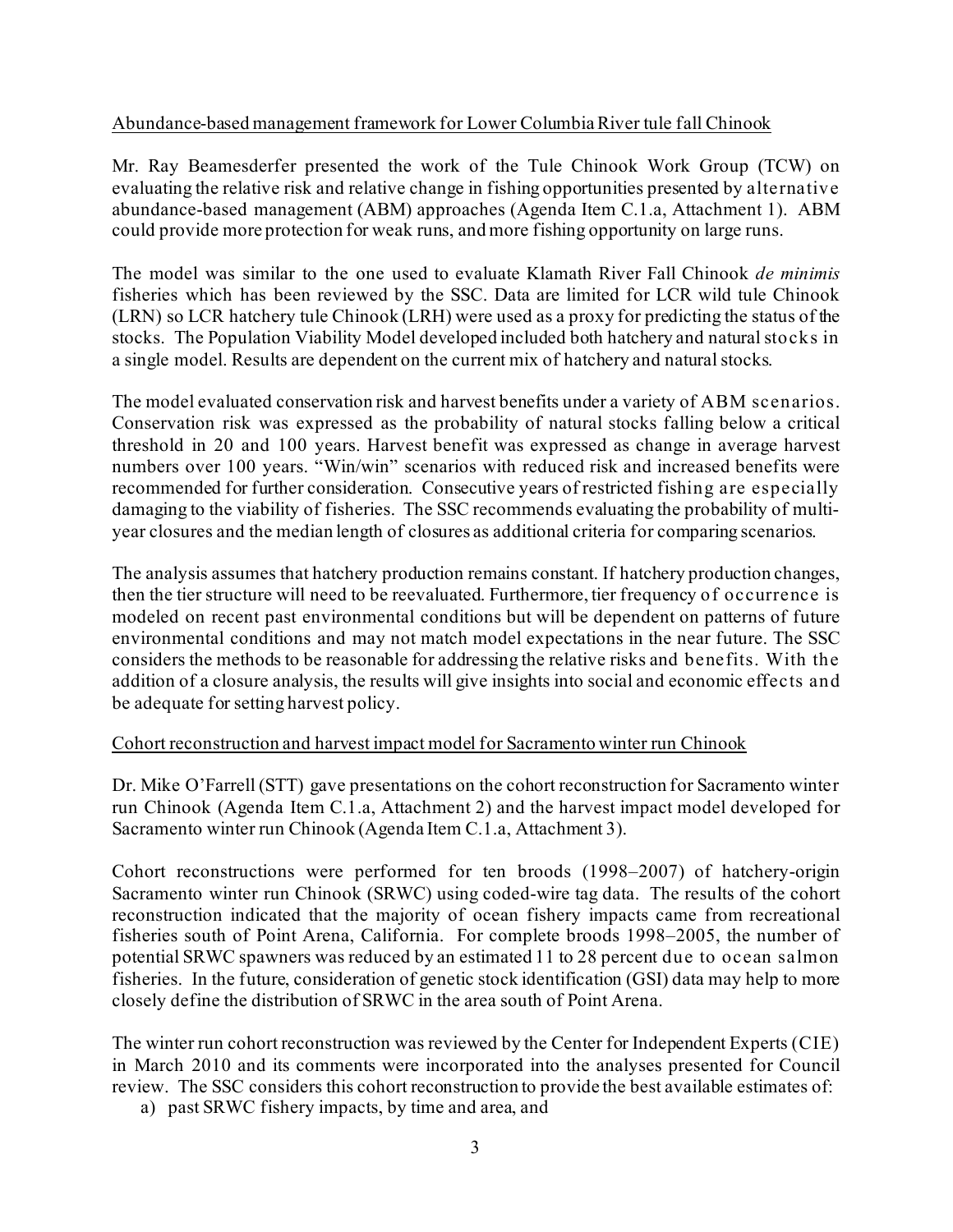b) parameters needed for the winter run Chinook harvest impact model.

The Winter Run Ocean Harvest Model (WRHM) is similar to the Klamath Ocean Harvest Model (KOHM) and Sacramento River Harvest Model (SHM) have been previously reviewed by the SSC and STT and approved for Council use. The three ocean harvest models treat age structure differently. The KOHM is fully age-structured, the SHM combines all ages and is not age structured, and the WRHM models only age 3 fish. A size-at-age model is incorporated into both the KOHM and WRHM in order to forecast release mortality incurred by sublegal size fish. In contrast to the KOHM and SHM, the WRHM does not account for in-river fisheries, as winter run Chinook are rarely harvested in the Sacramento River.

The SSC considers the WRHM a significant improvement in the Council's ability to model and project harvest impacts on Sacramento winter run Chinook, and endorses the model for Council use. The SSC compliments the authors for providing thorough and comprehensive documents, which greatly facilitated the review process.

*The SSC notes that the WHRM cohort analysis and Harvest Model structure lends itself to variance estimates for model projections. The SSC recommends that the incorporation of variance estimates into the Harvest Model projections be explored.*

#### Examination of the potential bias in Coho FRAM from mark-selective fisheries

Mr. Robert Conrad and Ms. Angelika Hagen-Breaux presented an evaluation of the bias in Coho FRAM estimates of the mortalities for unmarked stocks when mark-selective fisheries operate during a FRAM time step (Agenda Item C.1.a, Attachment 4). This has been a difficult issue because the calculations needed to make a rigorous bias adjustment cannot be implemented in the current FRAM. The authors have developed and tested an alternative method to estimate the bias within the FRAM framework.

The analysis compared stock-specific fishery exploitation rates (ER) for unmarked stocks using the standard FRAM to bias-corrected estimates calculated from FRAM output for the years 2009 and 2010. The average differences by which FRAM underestimated the total exploitation rate for unmarked stocks were very low: -0.003 in 2009 and -0.002 in 2010.

In the standard FRAM model, the bias increases with the number and intensity of mark-selective fisheries. Bias in this analysis was low because mark-selective coho fisheries in 2009 and 2010 tended to be relatively low in intensity and concentrated in earlier time periods. In the final time step fisheries are typically more intensive and non-selective. The nature of the FRAM model is to overestimate unmarked mortalities in these terminal fisheries, partially balancing the underestimation of mortalities in earlier mark-selective fisheries. As long as the pattern of fisheries is similar to those in 2009 and 2010, overall bias in the FRAM model is expected to be low.

Although bias was generally low, accounting for bias could be important for stocks that are managed for exploitation rate guidelines. Without bias correction, ER guidelines could be exceeded. This appeared to be a risk for Fraser River Coho and Lower Columbia River Coho.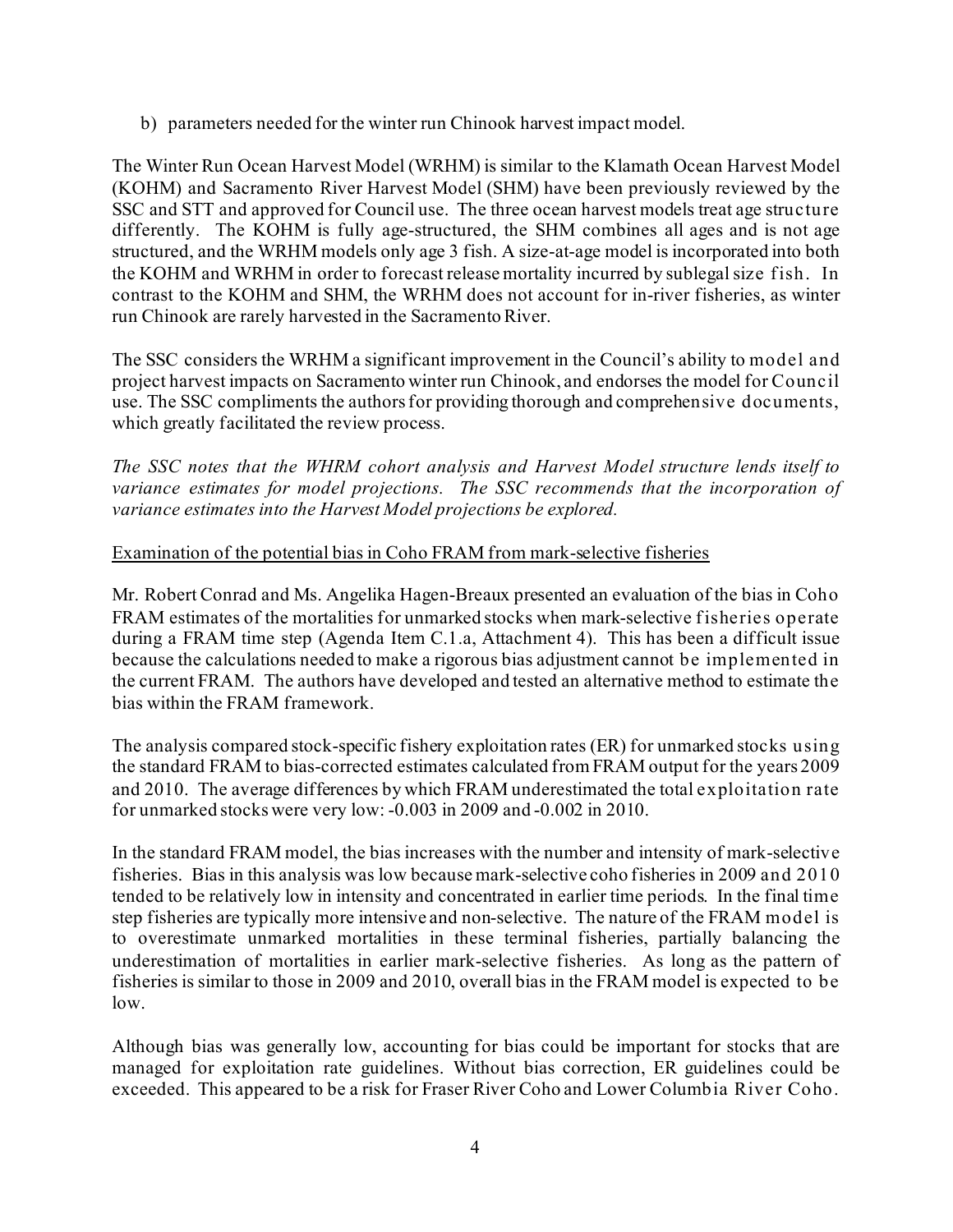The differences between the FRAM and bias-corrected ERs in time step 4 (September) were large enough so that these stocks may have exceeded ER guidelines due to lack of bias accounting.

The current testing excluded several significant sources of mortality including catch nonretention (e.g., coho mortality in Chinook fisheries), drop-off mortality, and mark recognition errors. For this reason the total mortality rates reported in these analyses are generally lower than rates that were modeled by the STT. The bias correction results reported could not be compared with more analytically rigorous bias estimates. However, the degree of bias is consistent with the theoretical modeling that the SSC reviewed in 2010.

The SSC recommends that the proposed bias-correction methods be implemented and tested in FRAM. Testing should include code evaluation and verification of results under a variety of fisheries scenarios and with the full set of mortality factors. This implementation should be available for methodology review in 2012 prior to adoption for use in 2013 fisheries modeling. For 2012 fisheries modeling, the SSC recommends continuing to use their interim guidance, including a preseason evaluation of impacts. The Council may choose to include a precautionary buffer for stocks with exploitation rate guidelines.

#### Review and evaluation of preseason and postseason mark-selective fisheries north and south of Cape Falcon

Dr. Robert Kope (STT) presented an evaluation of causes and effects of bias in anticipated mark rates in the ocean recreational mark-selective fisheries for coho salmon in 2000 – 2010 (Agenda Item C.1.a, Attachment 5). More unmarked fish are typically encountered per marked fish landed in the ocean mark-selective fisheries than expected preseason, raising the concern that more unmarked fish may be killed as a result of incidental mortality than is projected preseason.

Bias was apparent in the expected mark rates, and varied by year and by management area. Several possible causes of the bias were investigated, including: over-predicting marked hatchery fish abundance; under-predicting unmarked fish abundance; and a differentially lower survival of marked fish relative to that of unmarked fish. The report concluded that under-predicting natural coho abundance was the most likely cause of much of the observed bias in expected mark rates. The report also noted that post-season estimates of incidental mortalities due to the release of coho in mark-selective fisheries have been less on average than predicted preseason because mark-selective fisheries generally have not landed their preseason expected catch or quota. The SSC notes that mark recognition errors and incorrectly reported hatchery mark rates could also contribute to the bias.

The SSC recommends that this issue continue to be examined.

*The report of the SSC's Salmon Subcommittee can be found in Appendix A.*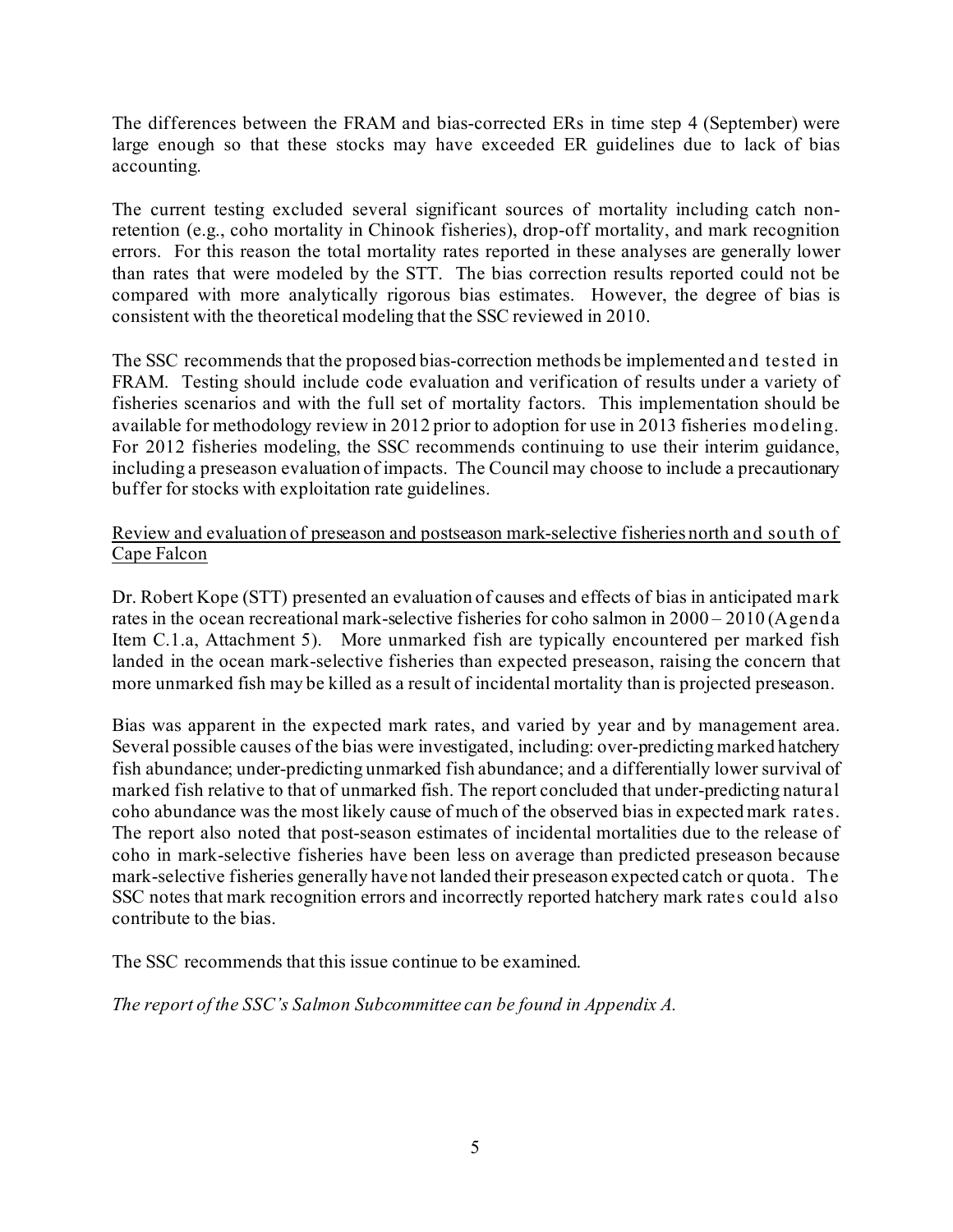#### *Groundfish Management*

E.1 Stock Assessments for the 2013-2014 Groundfish Fisheries

The Groundfish Subcommittee of the Scientific and Statistical Committee (SSC-GS) met in Seattle during September 26-30, 2011 to review stock assessments for three groundfish species (widow rockfish, bocaccio, and darkblotched rockfish) and rebuilding analyses for six overfished groundfish stocks (Pacific ocean perch, petrale sole, canary rockfish, yelloweye rockfish, bocaccio, and darkblotched rockfish). The full Scientific and Statistical Committee (SSC) reviewed the assessment documents (Agenda Item E.1.a, Attachments 1-3), the rebuilding analyses (Agenda Item E.1.a, Attachments 5, 6, 8, and 10 and Supplemental Revised Attachments 7 and 9) and the Groundfish Subcommittee report (Agenda Item E.1.a, Attachment 4). The SSC also reviewed the document "An Alternative View of Widow Rockfish Productivity" (Agenda Item E.1.a, Supplemental Attachment 11) prepared by the Groundfish Analysis Team of the Southwest Fisheries Science Center at Santa Cruz.

#### Bocaccio

Dr Vladlena Gertseva (SSC and National Marine Fisheries Service [NMFS]/Northwest Fisheries Science Center [NWFSC]), Chair of the September meeting, summarized the assessment and the SSC-GS report.

The last full assessment for bocaccio was completed in 2009. An update assessment, presented to the SSC in June 2011, did not meet the terms of reference for an update because of changes in model structure and data. The Stock Assessment Team (STAT) made these changes because a strict update estimated that the 2010 year-class was extraordinarily and unrealistically strong, based on length frequency data collected in the 2010 NWFSC shelf-slope trawl survey. The Council decided that the update should receive additional exploration and review based on a limited set of analyses developed by the SSC.

The revised update assessment covers the stock of bocaccio in the Conception, Monterey and Eureka International North Pacific Fisheries Commission (INPFC) areas and differs from a strict update in the following aspects: (1) it includes a new data source, an index of age-0 abundance based on power plant impingement data, and removes very small fish from the NWFSC data series, and (2) the major axis of uncertainty in the decision table is based on recruitment strength rather than the relative emphasis given to the different biomass indices.

The revised update assessment estimates that depletion in spawning output was 26 percent at the start of 2011, above the 25 percent minimum stock size threshold for rockfish but below the 40 percent management target. If harvests are consistent with the current rebuilding spawning biomass per recruit (SPR) of 0.777, the assessment projects that the stock would rebuild to the 40 percent management target by 2020 under both the base model and the pessimistic alternative, which is based on average strength for the 2010 year-class. The stock would rebuild by either 2016 or 2017 under the optimistic alternative, which allows a very strong 2010 year-class.

The SSC endorses the use of the 2011 bocaccio revised update assessment for status determination and management in the Council process.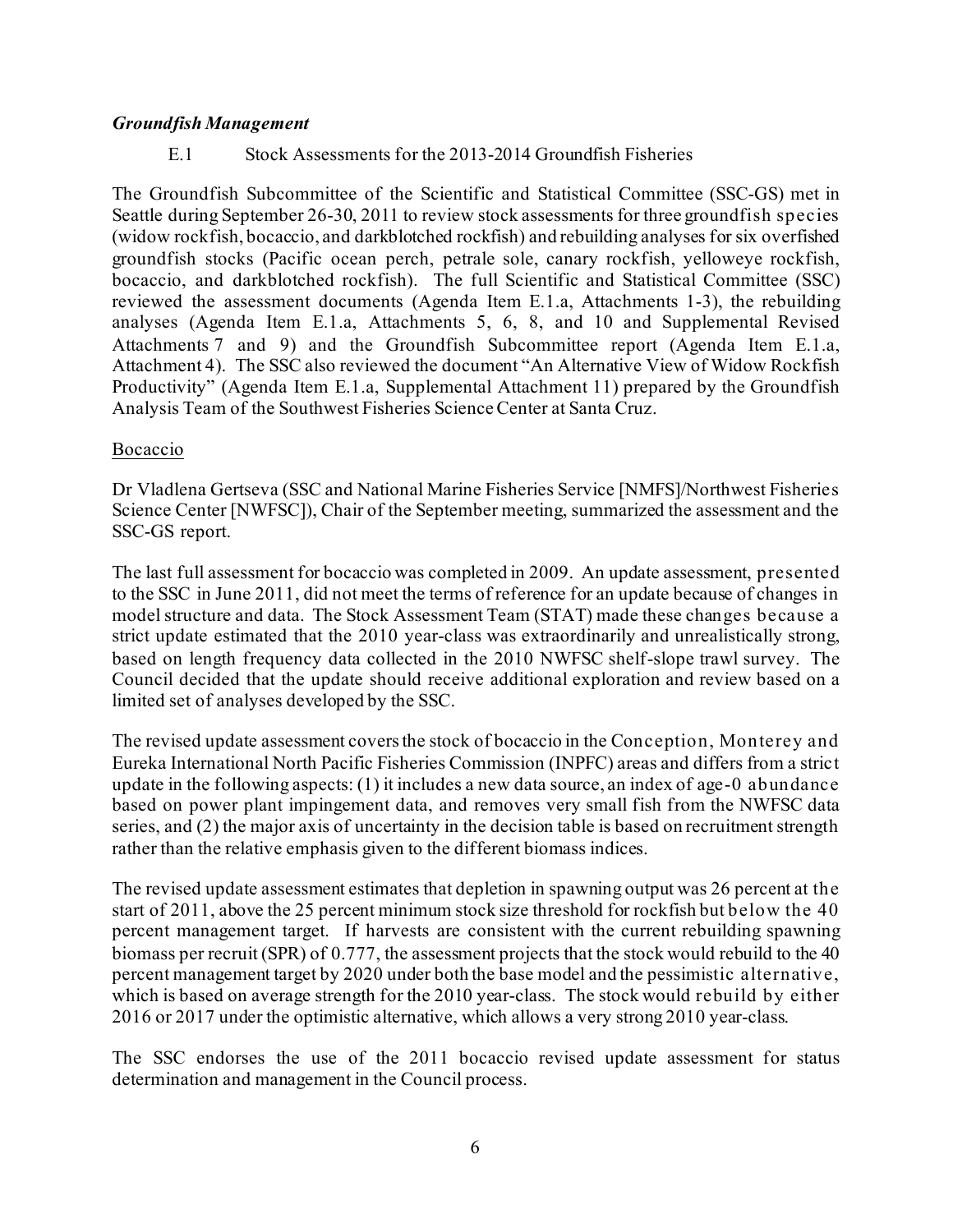The SSC-GS noted that additional fishery and survey data will be available by the March or April 2012 Council meetings. These data could be used to better evaluate the strength of the 2010 year-class. However, these new data cannot be evaluated in isolation. They should be evaluated only within the context of all the other data that inform the assessment model. In any event, a new update, if conducted and approved by the SSC, could be used for setting annual catch limits (ACLs) or annual catch targets (ACTs) for 2013 and 2014 but it should not be used for setting the overfishing limits (OFLs).

The SSC recommends that the next assessment of this stock should be a full assessment so that the strength of the 2010 year-class can be evaluated more rigorously, and to explore the conflicting indices that are currently part of the assessment structure.

Because the bocaccio assessment is based on a fully developed age-structured model, the SSC recommends that bocaccio be treated as a Category 1 stock.

#### Darkblotched rockfish

Dr. Vladlena Gertseva (SSC and NMFS/NWFSC), Chair of the September meeting, summarized the assessment and the SSC-GS report.

The last full assessment for darkblotched rockfish was completed in 2007 and an update was conducted in 2009. A new update assessment was reviewed by the SSC in June 2011. This update's estimate of depletion at the start of 2009 was 15.1 percent, whereas the comparable estimate from the 2009 update was 27.5 percent. Such a large change in stock status was unexpected. Further, the cause of the change could not be determined during the limited time available for review of the update. The Council therefore decided that the update should receive additional exploration and review based on a limited set of analyses developed by the SSC.

The revised update assessment covers the stock of darkblotched rockfish in the waters off Washington, Oregon, and California. Although the revised update conducted a thorough stepwise evaluation of the new and modified data used in the assessment, the analyses were not able to pinpoint the new data elements that fully accounted for the large drop in estimated depletion. An analysis of the influence of the stock-recruit steepness parameter indicated that the revised update model would have estimated steepness at an implausibly high value  $(1)$ . The 2007 full assessment and the 2009 update fixed the steepness parameter at 0.6. For the revised 2011 update the SSC-GS and the STAT agreed to fix the steepness at 0.76, the mean value of the most recent prior probability distribution from the meta-analysis of rockfish productivity conducted by Martin Dorn. Also, the SSC-GS recommended that the decision table be structured with stockrecruit steepness rather than natural mortality as the major axis of uncertainty.

Results from the revised update assessment are reasonably consistent with results from the 2009 update. The estimate of depletion at the start of 2009 is 25.9 percent from the revised update whereas it is 27.5 percent from the 2009 update. The revised update assessment estimates that depletion in spawning output was 30.2 percent at the start of 2011, above the 25 percent minimum stock size threshold for rockfish but below the 40 percent management target. The estimated spawning output has increased steadily over the past ten years, more than doubling during this period. If harvests are consistent with the current rebuilding SPR of 0.649, the base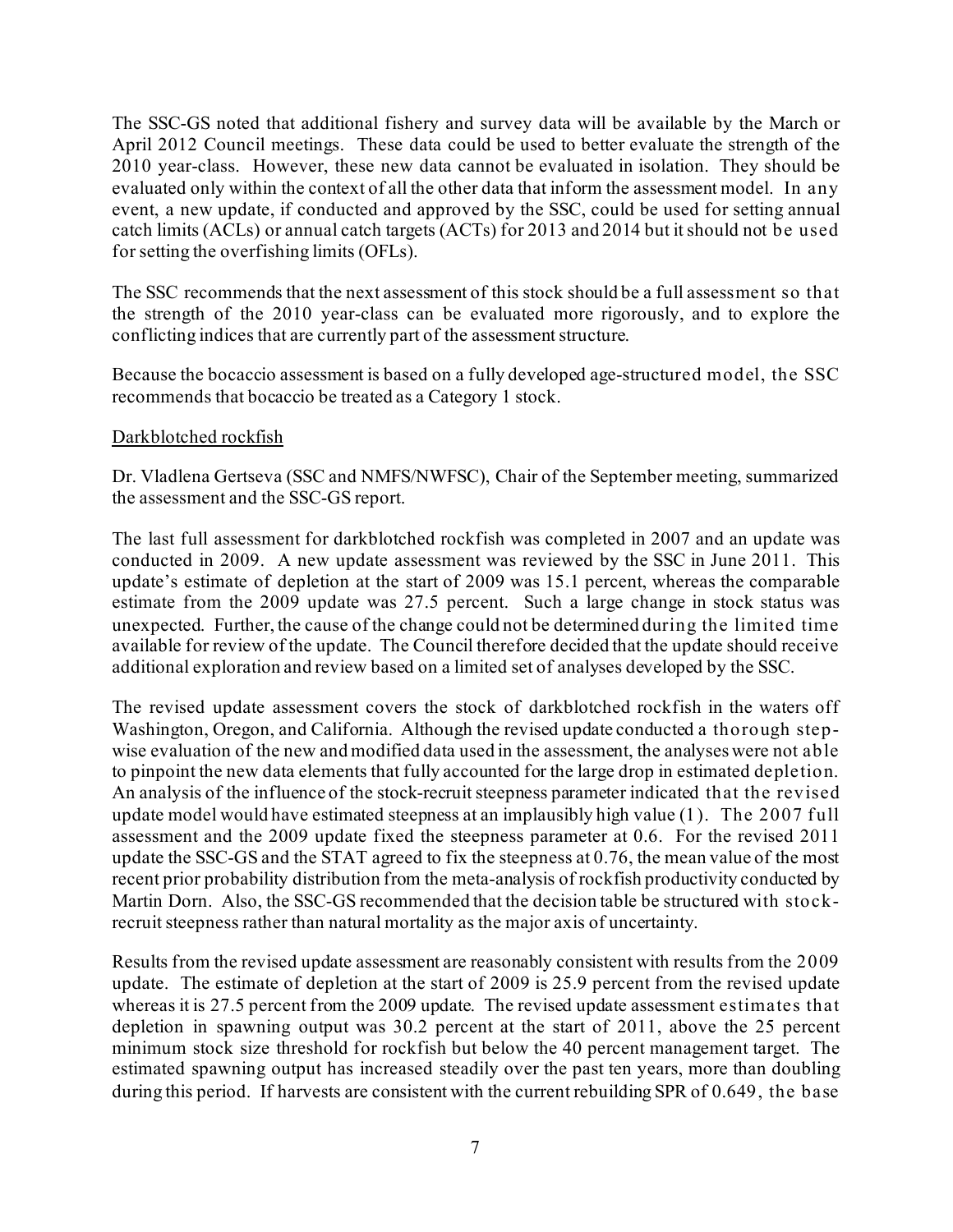model projects that the stock would rebuild to the management target by 2017.

The SSC endorses the use of the 2011 darkblotched rockfish revised update assessment for status determination and management in the Council process.

The SSC recommends that the next assessment of this stock should be a full assessment to allow further exploration of selectivity assumptions and how to treat the survey data.

Because the darkblotched rockfish assessment is based on a fully developed age-structured model, the SSC recommends that darkblotched rockfish be treated as a Category 1 stock.

#### Widow rockfish

Dr Vladlena Gertseva (SSC and NMFS/NWFSC), Chair of the September meeting, summarized the assessment and the SSC-GS report.

Widow rockfish was declared to be overfished in 2001. The last full assessment for widow rockfish was completed in 2009. The widow rockfish Stock Assessment Review (STAR) Panel, which met during July, did not endorse the base model for management use and recommended that alternative model configurations be investigated. During the September Council meeting the SSC reviewed the assessment document and STAR Panel report and concurred with the STAR Panel recommendation that further exploration of alterative model configurations was needed. The Council agreed and decided that the assessment should receive additional exploration and review based on a set of analyses suggested by the SSC.

The revised assessment covers the stock of widow rockfish in the waters off Washington, Oregon, and California. Compared to the 2009 assessment, the new assessment made several important changes and simplifications to the model structure. The new assessment has one area. Selectivity curves are assumed to be length-based. Survey selectivity curves are forced to be asymptotic. Spawning output was measured in terms of spawning stock biomass. Natural mortality (M) is estimated separately for males versus females and is influenced by the prior probability distribution for M developed by Owen Hamel. Finally, the steepness parameter for the stock-recruitment relationship was fixed at 0.76, the mean value of the most recent prior probability distribution from the meta-analysis of rockfish productivity conducted by Martin Dorn. In the 2009 assessment the steepness parameter was estimated at 0.41.

There were also some changes in the data used in the new assessment relative to the 2009 assessment, including: treatment of the at-sea processing fleet as a separate fleet rather than as parts of the other fleets and use of length composition data. Recent previous assessments of widow rockfish relied on age composition data and did not use length composition data.

The new assessment estimates that depletion in spawning stock biomass was 51.1 percent at the start of 2011, above the 40 percent management target. Further, the estimated spawning stock biomass has increased steadily from a low of 30.6 percent at the start of 2001. The new assessment estimates that the relative spawning stock biomass never dropped below the 25 percent minimum stock size threshold. The increase in biomass during the past decade was the result of reduced catches rather than strong year-classes. Estimates of recent recruitment have been below model expectations.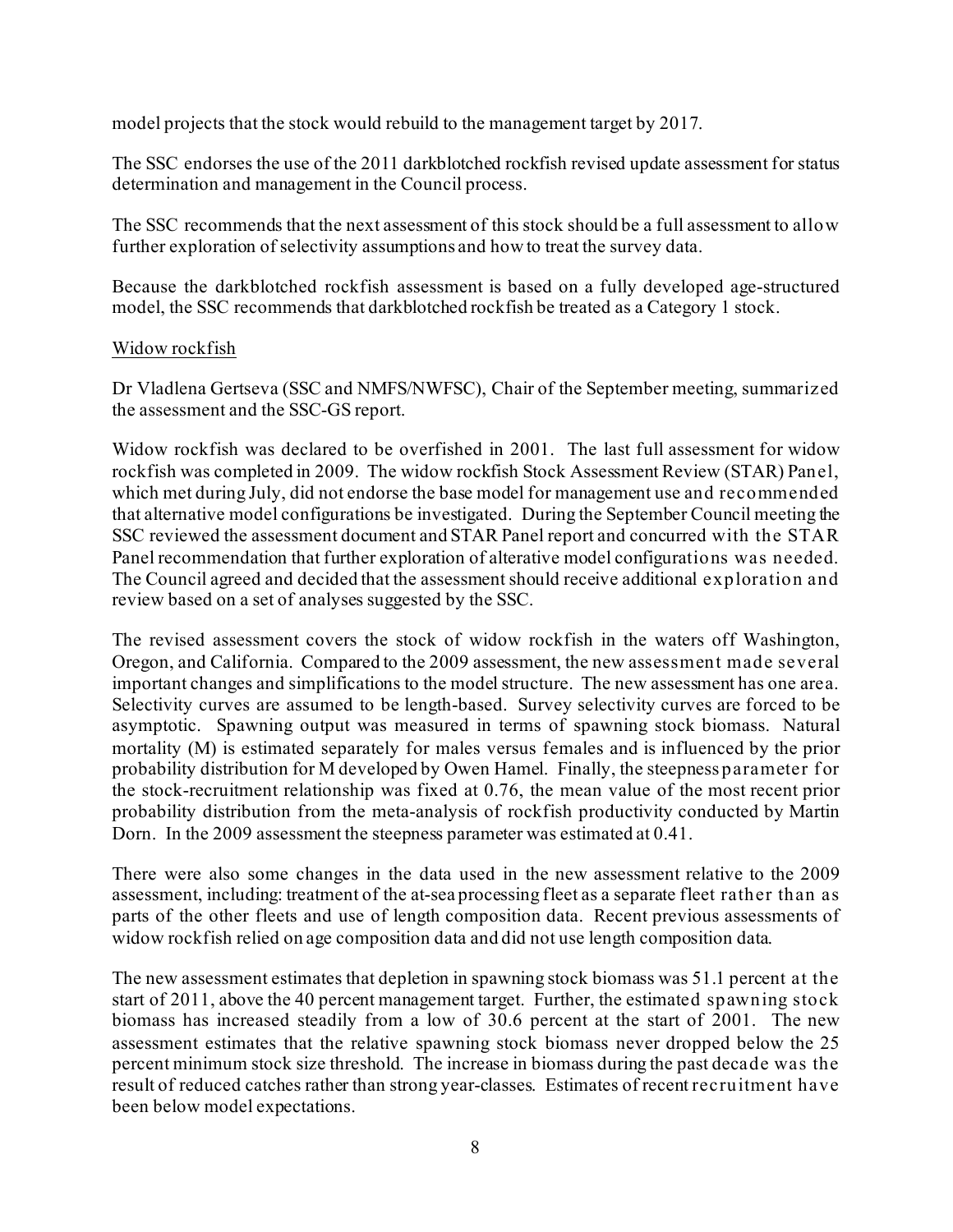The new assessment's estimate of depletion at the start of 2009 was 50.0 percent, whereas the 2009 assessment's estimate of depletion at the start of 2009 was 38.5 percent. This large increase in estimated stock status resulted primarily from the decision by the SSC-GS and STAT to fix the steepness parameter at 0.76 due to the lack of information to reliably estimate steepness. If the new assessment had been allowed to estimate steepness, the value of steepness and the estimate of depletion would have been much lower.

The SWFSC Groundfish Analysis Team disagreed with the assertion by the SSC-GS that "no data currently exist to reliably estimate widow rockfish productivity." The SSC notes that the profile likelihood of steepness for widow rockfish is less informative compared to the steepness profiles estimated for other West Coast rockfish stocks. Furthermore, the magnitude of the likelihood values depends fundamentally on the adequacy of the underlying model structure. Changes in model structure, such as switching from domed to asymptotic selectivity, can produce much larger changes in log-likelihood than 2 units.

The SSC agree with the Groundfish Analysis Team's conclusion that there is considerable uncertainty regarding the new stock assessment's finding that the stock has rebuilt. Productivity and status of this stock are highly uncertain because the available biomass indices are not informative. Nonetheless, the SSC considers the base model of the new widow rockfish assessment to be the best available science.

The SSC endorses the use of the 2011 widow rockfish assessment for status determination and management in the Council process.

If the pessimistic state of nature is correct (steepness is equal to 0.41), then only the 1500 mt catch stream shown in Table ES8a of the assessment document results in the estimates of spawning stock biomass remaining above the minimum stock size threshold during the 10-year projection period.

The SSC recommends that the next assessment of this stock should be a full assessment to incorporate reconstructed historical landings data for Washington, to resolve potential inconsistencies in the age-reading data, to evaluate the strength of incoming year-classes, and to explore the utility of several legacy data sets, such as the Oregon bottom trawl catch per unit of effort (CPUE) index, for which complete documentation is lacking.

Because the widow rockfish assessment is based on a fully developed age-structured model, the SSC recommends that widow rockfish be treated as a Category 1 stock.

# Rebuilding Analyses

The SSC reviewed rebuilding analyses for six overfished groundfish stocks managed by the Council: Pacific ocean perch (POP), petrale sole, canary rockfish, yelloweye rockfish, bocaccio, and darkblotched rockfish.

Progress towards rebuilding for the rockfish was reviewed in relation to the median times to rebuild ( $T_{\text{target}}$ ) that were adopted in Amendment 16-4 and/or the current  $T_{\text{target}}$  that was adopted in 2009 (Table 1, below). Rebuilding is occurring for all species. Figure 1 (below) shows relative population trajectories of overfished groundfish stocks since 1980. The SSC notes the following.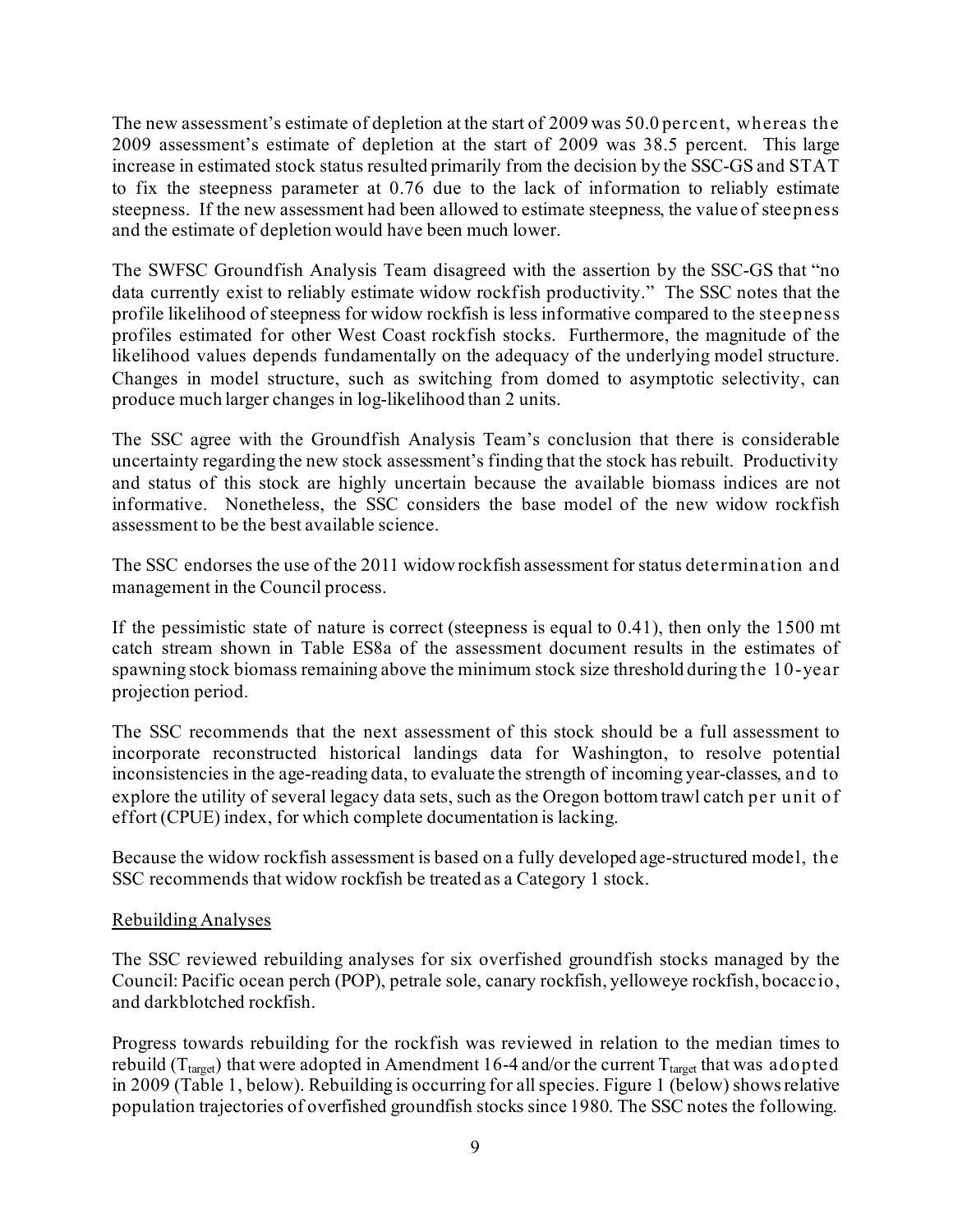- a) Catches of five of the six overfished species stocks have been lower than what was available as a cumulative optimum yield (OY)/ACL during the period of rebuilding. Catch of canary rockfish exceeded the cumulative OY/ACL by 18.5 percent over the period of 2001-2010. However, the percentage has steadily decreased (which is evident from changes in the running four year average), reflecting active management. POP catch exceeded the rebuilding OY in 2007 by 4 percent. However the cumulative catch for POP over 2000-2010 is only 52.2 percent of the cumulative rebuilding plan OYs for this period. In general, management has been quite effective at curtailing fishing mortality on the overfished stocks in order to rebuild them as quickly as possible.
- b) All rebuilding analyses met the appropriate technical requirements by utilizing the latest version of the rebuilding program and by using the appropriate outputs from the rebuilding program.
- c) In four cases (petrale sole and yelloweye, bocaccio and darkblotched rockfishes) rebuilding is one to eight years ahead of schedule. For these stocks, progress towards rebuilding is considered adequate, and the SSC recommends that no redefinition of  $T_{\text{TARGET}}$  or adjustment to the rebuilding harvest rate is necessary.
- d) Two stocks are behind schedule and are very unlikely to rebuild by the current  $T_{TARGET}$ : canary rockfish and POP. Canary rockfish rebuilding is three years behind schedule. Although this deviation is relatively minor due to the sensitivity in the estimated median time to rebuild at different SPR rates, results indicate that even if all harvest is eliminated from 2013 onwards, there is slightly less than 50 percent probability that the stock will rebuild by the current  $T_{TARGE}(2027)$ . For POP, if the current SPR rate in the rebuilding plan (0.864) is maintained, the stock would not rebuild with a 50 percent probability until 2051, which is 31 years later than the current  $T_{TARGE}$ . The change is primarily due to a revised estimate of  $B_0$  and depletion, rather than the current biomass level. This represents a fundamental revision to our understanding of the status of this species, which in turn warrants revisions to  $T_{\text{TARGET}}$ .
- e) Given the results of the 2011 assessments, new maximum times to rebuild  $(T_{MAX(NEW)})$ were calculated for each stock based on the most recent assessment models and National Standard 1 Guidelines. These are needed for the two stocks which are behind schedule (canary rockfish and POP). Rebuilding will occur for these stocks well before  $(T_{MAX(NEW)})$  if the current target SPR harvest rates are maintained. For this reason the SSC suggests that considering status quo harvest rates for all overfished stocks is a reasonable starting point for the Council's deliberative process when developing ACLs for the 2013-2014 biennial cycle.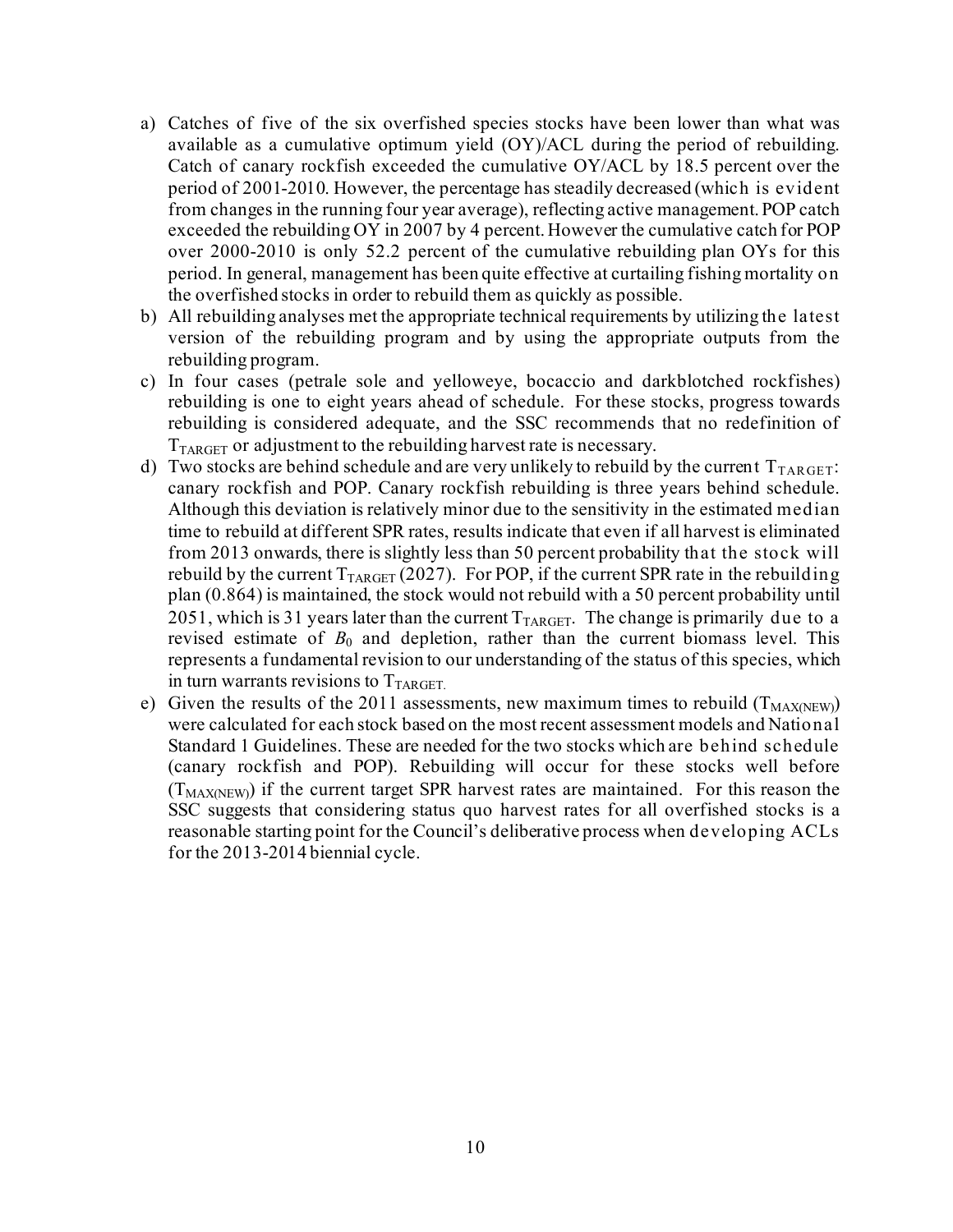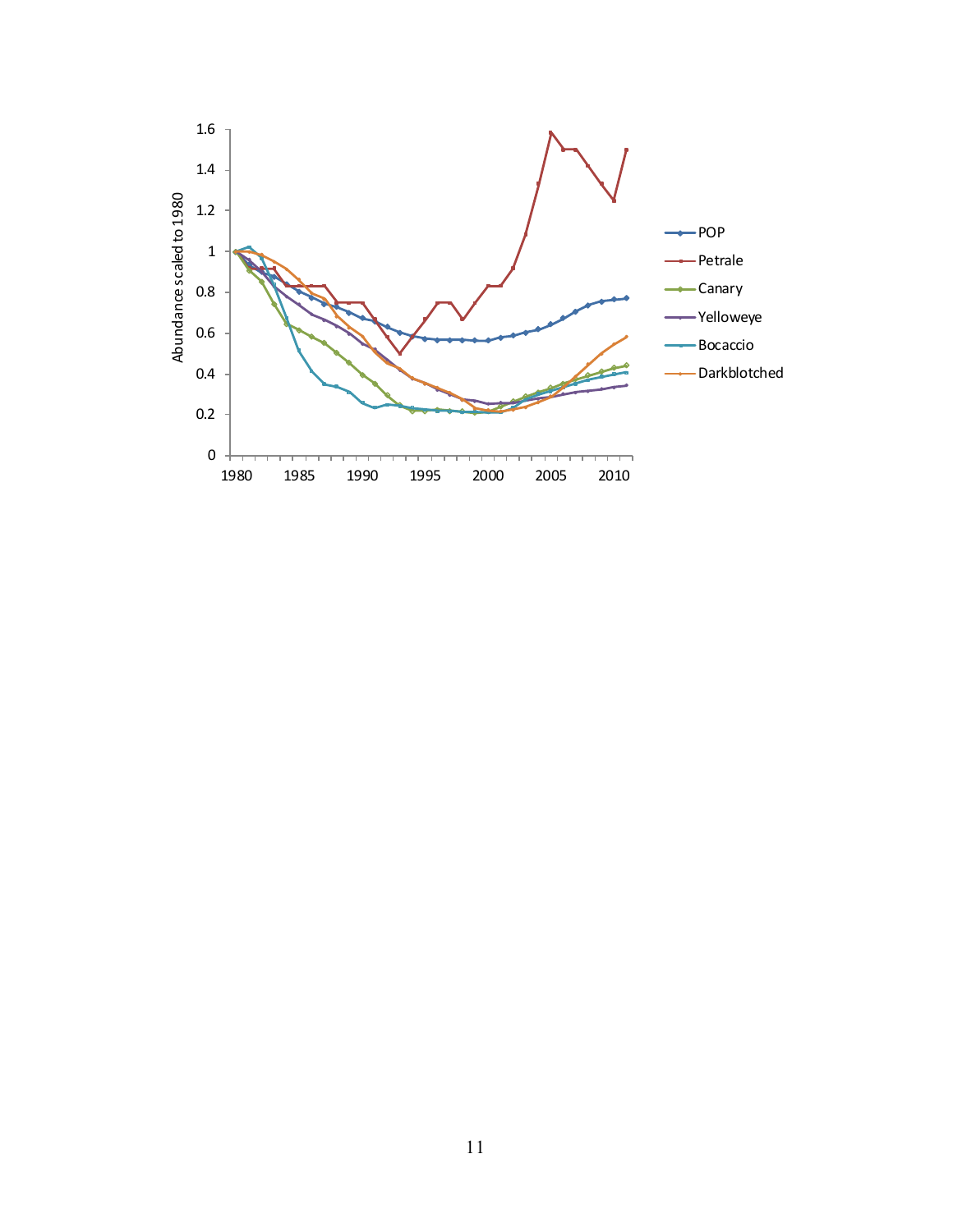| <b>Species</b>               | 2009<br><b>Assessment</b><br><b>Depletion</b> | 2011<br>Assessment<br><b>Depletion</b> | <b>Total</b><br>Catch/<br><b>Total OY</b><br>During<br>Rebuilding <sup>1</sup> | <b>Adopted</b><br><b>SPR</b><br><b>Harvest</b><br>Rate | <b>TTARGET</b><br>Specified in<br>Amendment<br>$16-4$ | Current<br>TTARGET <sup>2</sup> | <b>New</b><br>$T_{F=0}$ | <b>New</b><br>TREBUILD<br>At<br>Current<br>SPR <sup>3</sup> | <b>Difference</b><br>between<br>Current<br><b>TTARGET</b><br>and New<br>TREBUILD <sup>4</sup> | TMAX(NEW) <sup>5</sup> |
|------------------------------|-----------------------------------------------|----------------------------------------|--------------------------------------------------------------------------------|--------------------------------------------------------|-------------------------------------------------------|---------------------------------|-------------------------|-------------------------------------------------------------|-----------------------------------------------------------------------------------------------|------------------------|
| Pacific ocean<br>perch (POP) | 28.6%                                         | 19%                                    | 52.2%<br>$(2000 - 2010)$                                                       | 86.4%                                                  | 2017                                                  | 2020                            | 2043                    | 2051                                                        | $-31$                                                                                         | 2071                   |
| Petrale sole                 | 11.6%                                         | 18%                                    | <b>NA</b>                                                                      | 30%                                                    | 2016                                                  | 2016                            | 2013                    | 2013                                                        | 3                                                                                             | 2023                   |
|                              |                                               |                                        |                                                                                | $25 - 5$<br>rule                                       |                                                       |                                 |                         |                                                             |                                                                                               |                        |
| Canary                       | 23.7%                                         | 23%                                    | 118.5%<br>$(2001 - 2010)$                                                      | 88.7%                                                  | 2063                                                  | 2027                            | 2028                    | 2030                                                        | $\frac{-3}{2}$                                                                                | 2050                   |
| Yelloweye                    | 20.3%                                         | 21.4%                                  | 63.7%<br>$(2003 - 2010)$                                                       | 76%                                                    | 2084                                                  | 2074                            | 2045                    | 2067                                                        | 7                                                                                             | 2083                   |
| Bocaccio                     | 28.12%                                        | 26%                                    | 35%<br>$(2000 - 2010)$                                                         | 77.7%                                                  | 2026                                                  | 2022                            | 2018                    | 2021                                                        |                                                                                               | 2031                   |
| Darkblotched                 | 27.5%                                         | 30%                                    | 94%<br>$(2002 - 2010)$                                                         | 62.1%                                                  | 2011                                                  | 2025                            | 2016                    | 2017                                                        | 8                                                                                             | 2037                   |

Table 1. Projected rebuilding target dates for overfished groundfish at current harvest rates.

1. The years considered are the years since the stock has been under rebuilding.

2. Current  $T_{\text{TARGE}}$  is the value adopted, or not modified, by the Council in 2009.

3. TREBUILD is the new time to rebuild at the adopted SPR harvest rate.

4. Positive values reflect rebuilding being ahead of schedule, while negative values reflect delays. Values which are bolded and underlined indicate a substantial difference indicating a low probability of rebuilding by  $T_{\text{TARGE}}$  (<40%).

5. TMAX(NEW)is the new maximum time to rebuild based on the NEW stock assessment and rebuilding analysis. In the case of petrale sole, the maximum rebuilding time is defined by the 10-year rule which is interpreted here as being 10 years beyond the year the stock was declared overfished (i.e., 2011).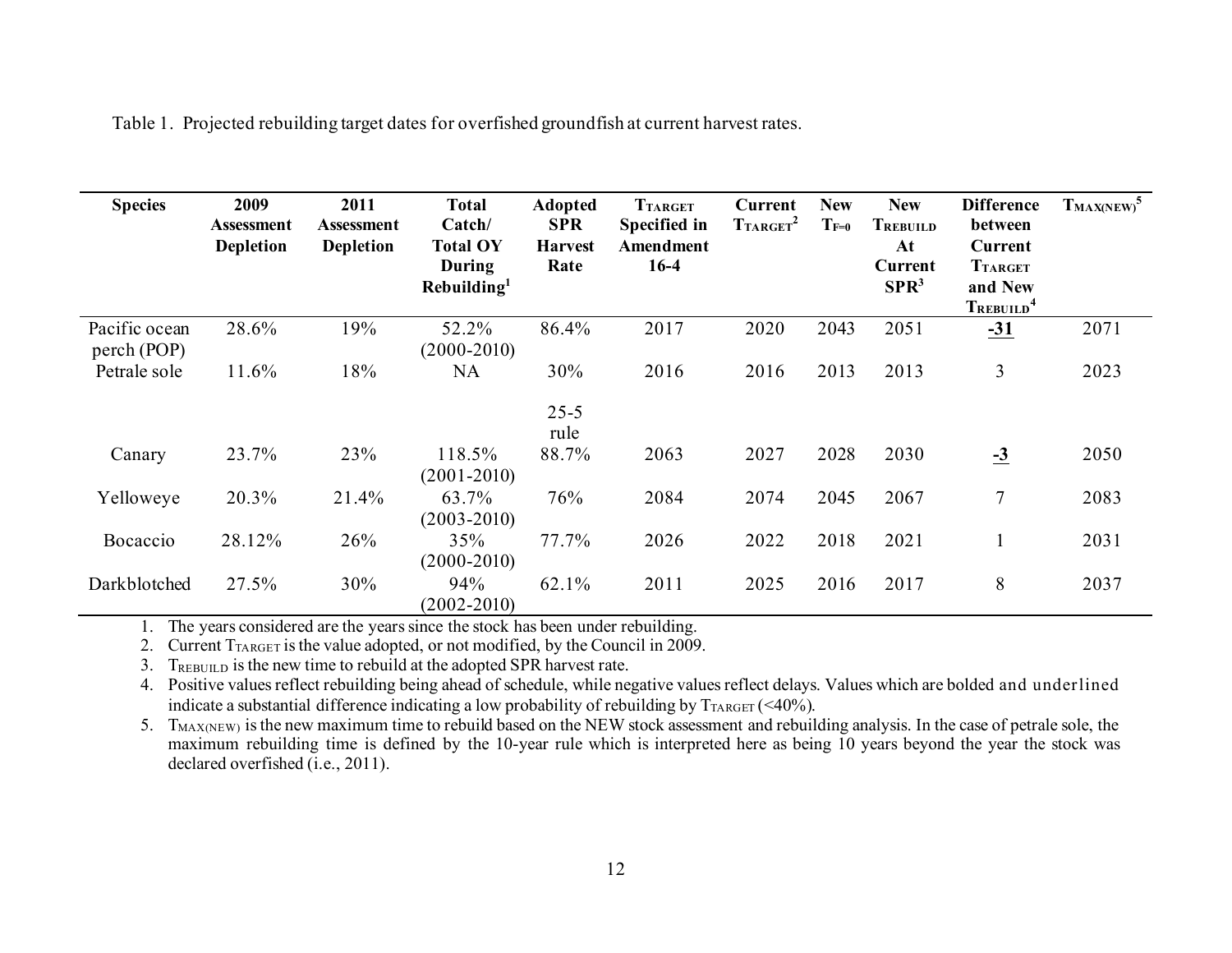#### *Groundfish Management, continued*

E.4 Biennial Management Specifications for 2013-2014 Groundfish Fisheries Pt.1

The Scientific and Statistical Committee (SSC) reviewed Table 1 of Agenda Item E.4.a, Attachment 1; which provides overfishing limits (OFLs) for bocaccio, darkblotched rockfish and widow rockfish. Assessments for these stocks were reviewed by Groundfish Subcommittee of the Scientific and Statistical Committee (SSC) and were endorsed by the full SSC at this meeting. Overfishing limits for bocaccio, darkblotched rockfish and widow rockfish are based the 50 percent spawning biomass per recruit (SPR) rate, which is considered a proxy for  $F_{MST}$ . The SSC recommends adoption of the OFLs for bocaccio, darkblotched rockfish, and widow rockfish in Table 1. The SSC also recommends adoption of the adjusted OFL for canary rockfish in Table 1.

To set acceptable biological catch (ABCs) for these species, SSC again recommends use of the P\* approach, in which the buffer between the OFL and the ABC is determined by the value of sigma, representing scientific uncertainty and established by the SSC, and the Council's choice of a P\* to express its policy decision on acceptable risk. For all stocks except widow rockfish, the default value of sigma (0.36) for category 1 stocks was considered appropriate. For widow rockfish, the SSC recommends a larger value of sigma (0.41) derived from the base model and low state of nature in the widow rockfish decision table. This approach is intended to better represent uncertainty in stock-recruit steepness, which is considered the major source of uncertainty in the widow rockfish assessment. The resulting buffers for the Council's P\* choice are given in Table 2 (Agenda Item E.4.a, Attachment 2).

Two other issues were discussed by the SSC related to OFLs for groundfish. First, it was brought to the SSC's attention that the yelloweye rockfish assessment does not estimate relative year class strength. Based on the criteria established for the stock categories, yelloweye rockfish should therefore be considered in category 2 rather than category 1, and the sigma for category 2 should be used to set the ABC. Second, based on SSC recommendations at the September 2011 meeting, the OFL for the Other Fish complex in Table 1 is the sum of OFLs only for those species with OFL estimates. Species in the complex without OFLs were assumed not to contribute to the OFL for the complex. OFLs could potentially be developed for additional species in the Other Fish complex, but this may require restructuring the complex to include species that are not currently in the complex, such as additional skate species.

# *SSC notes:*

# *The following method is used to generate a sigma from a decision table:*

*The ending biomass from the base and low states of nature are assumed to represent the 0.5 and 0.125 points along a log-normal distribution (given that they chosen to represent 50% and 25% of the probability distribution). The high state of nature is not included because P\* only pertains to the uncertainty in the direction below the base model. To calculate sigma, take the natural*  log of the ratio of ending biomass in base state to that in the low state. Divide by 1.15 to get *sigma (since 12.5% of the probability density resides below 1.15 standard deviations from the mean/median in a normal distribution).*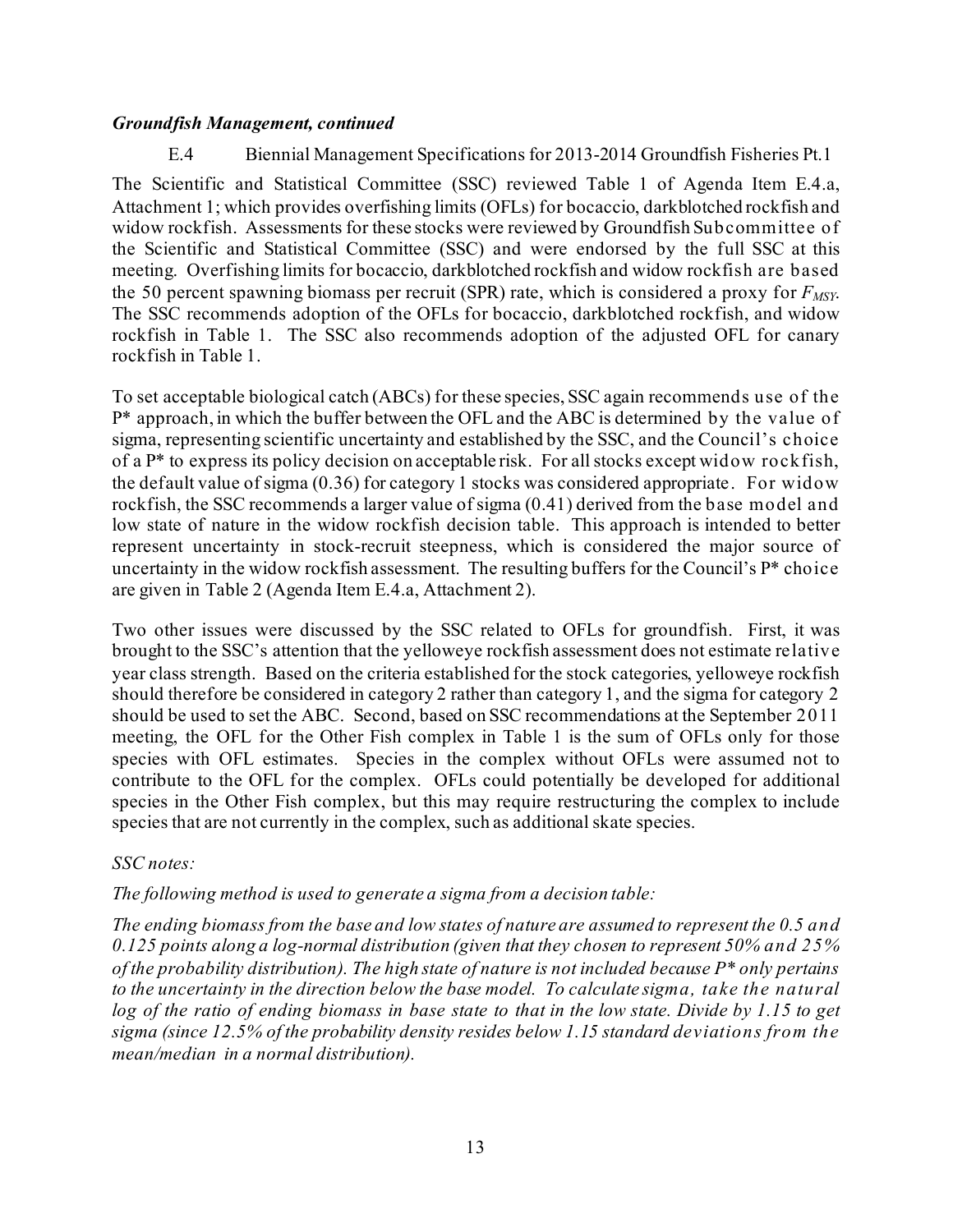#### *Council Administrative Matters*

J.4 Future Council Meeting Agenda and Workload Planning Under this agenda item, the Scientific and Statistical Committee (SSC) discussed the Groundfish Management Team's (GMT's) concerns regarding rebuilding analyses and, more generally, the tentative list of the 2012 Council science workshops and SSC subcommittee meetings, reflecting the September 2011 Council decisions.

Mr. Corey Niles (WDFW, GMT) summarized the key points in *Suggested Issues and Questions on Rebuilding for the SSC* (Agenda Item J.4.b, GMT Report). Several other GMT members also participated in the ensuing discussion with the SSC. A strategy for addressing the GMT issues was agreed.

- 1. The SSC Groundfish Subcommittee will determine which of the GMT issues/questions are scientifically relevant – many of the GMT points address policy issues that are the purview of the Council rather than the SSC.
- 2. The relevant science issues/questions will be addressed by augmenting the *Terms of Reference for Rebuilding Analyses* (TOR), as appropriate. Other modifications to the TOR – based on the "Post Mortem" review of the 2011 stock assessment process – will also be incorporated into the TOR revision.
- 3. A draft of the revised TOR will be reviewed during a one-day meeting among members of the GMT and the SSC Economics and Groundfish Subcommittees to be held immediately prior the SSC meeting in March or April 2012. The draft TOR will then be further revised based on points agreed at this meeting.
- 4. The full SSC will then review the draft the following day, and submit the final revised TOR to the Council for approval.

Mr. Mike Burner (Council staff) presented a tentative list of the 2012 Council science workshops and SSC subcommittee meetings. The SSC generally concurs that items on the list are important and can – for the most part – be completed during 2012, but offers the following comments and caveats.

- 1. For both the assessment process review ("Post Mortem") and the transboundary stocks issue, it would be mutually beneficial and cost-effective to consider the CPS stocks as well as groundfish.
- 2. For the Coastal Pelagic Species Methodology Review (to consider incorporating the Canadian trawl survey into the Pacific sardine stock assessment), a meeting in April or May 2012 is preferable to the current tentative scheduling during January or February.
- 3. Regarding a workshop on assessing the socio-economic impacts of ecosystem-based management, the goals and objectives are somewhat unclear. The SSC is willing to work with the National Marine Fisheries Service (NMFS) Northwest Region (the principal proponent for this workshop) in formulating objectives. Further planning for this workshop should await the development of terms of reference.
- 4. A workshop on reference points (including  $B_0$ ) and alternative harvest control rules is desirable but would require a substantial amount of preparatory research to be successful. The workload involved here is likely the greatest of all the workshops proposed for 2012. Firm commitments from the NMFS Science Centers and/or State agencies are most critical for this workshop.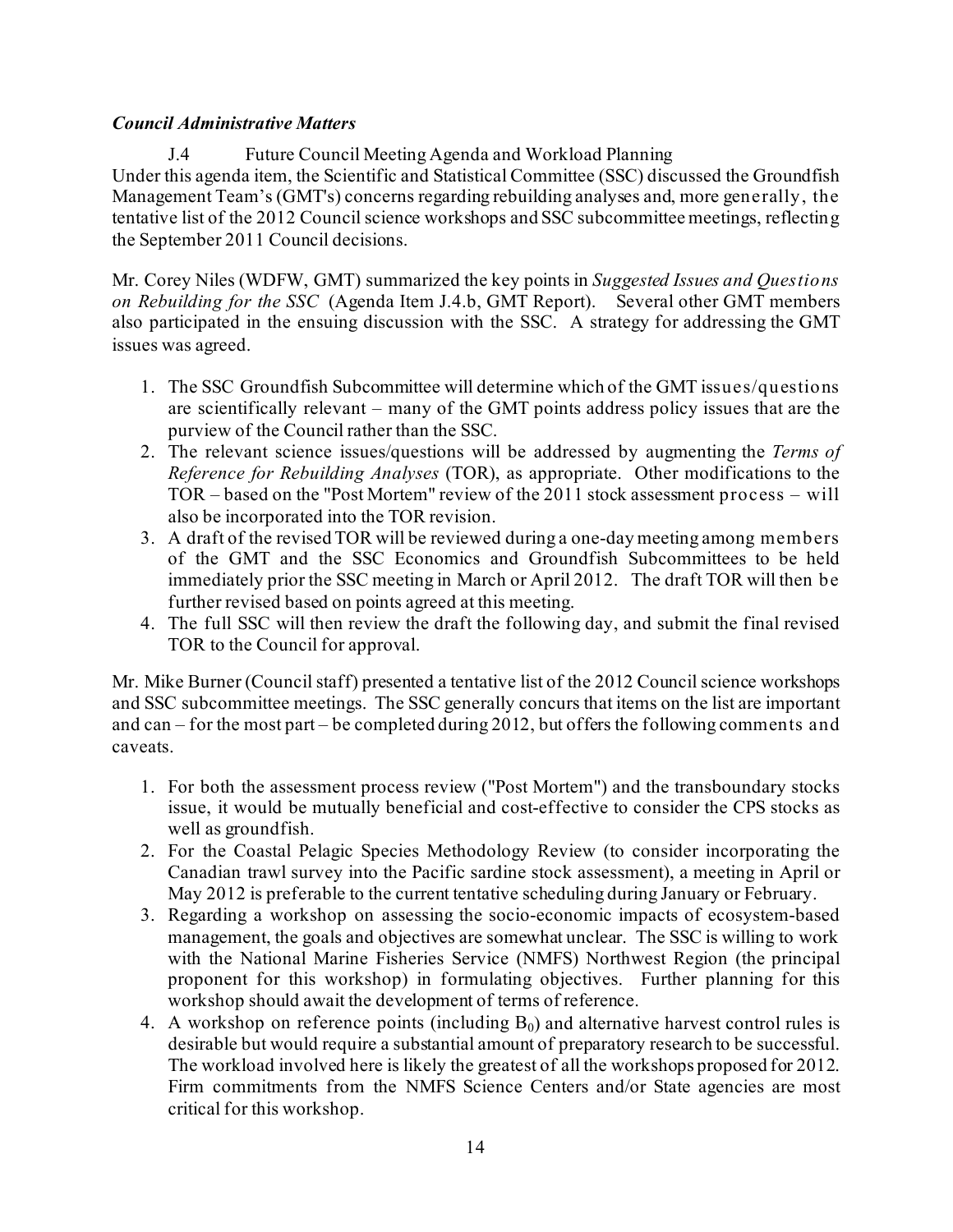- 5. A workshop on transboundary stocks in 2012 may be premature. During the coming year, it may be more fruitful to initiate contacts with the appropriate scientists and fishery managers from Canada (for groundfish) and Mexico (for CPS) with the goal of conducting workshops or perhaps joint assessments in the ensuing years.
- 6. Although the Washington catch reconstruction will not be completed in time for a review in 2012, the methods that will be used for the catch reconstruction could be reviewed in 2012, e.g. methods for estimating the species compositions, the variance of the catch estimates, etc. Such a methods review would benefit the Oregon and California catch reconstructions as well. The topic could be taken up as an SSC agenda item in April 2012, and may lead to a recommendation for a follow-up workshop later in the year.

Although not covered in the tentative list of the 2012 Council science workshops and SSC subcommittee meetings, there is a need to review the socio-economic models used in the management process. While it is not possible to review all of the models used in socio-economic analyses, four models with the highest priority for review were identified by the SSC in September 2011: (i) California recreational model, (ii) nearshore fixed gear model, (iii) nonnearshore fixed gear model, and (iv) revisions to the IO-PAC model. Rather than holding a workshop to review these models, the relevant models could instead be considered in a series of one-day SSC Economic Subcommittee meetings, held immediately prior to the regularly scheduled SSC meetings in 2012.

The SSC reviewed a revised estimate of  $F_{MSY}$  for Pacific sardine at this meeting (Agenda Item F.2), and recommended convening a workshop during 2012 to design a simulation analysis that will re-evaluate the sardine harvest control rule and the estimation of  $F_{MSY}$ .

Finally, for all potential 2012 workshops and subcommittee meetings, successful outcomes are likely only if sufficient work can be completed prior to the respective meeting dates. While there is ongoing research that could be reviewed for some of the proposed workshops (e.g. Data-Poor Species Assessment), others appear – at least presently – to lack the necessary developmental work, e.g. Reference Points  $(B_0)$  Workshop II. It may be advisable to schedule workshops during 2012 only if the NMFS Science Centers and/or State agencies are willing to commit the resources needed to carry out the requisite preparatory work.

# *SSC Notes*

*Future socio-economic model reviews would cover additional models: (a) the Oregon recreational model; (b) the Washington recreational model; (c) the limited entry fixed gear sablefish daily trip limit model north of 360 N. latitude (d) the open access daily trip limit (DTL) sablefish north and south of 360 N. latitude; (e) the commercial harvest projections to port regions; (f) the trawl rationalization model (which will be developed this year by the GMT); (g) the community vulnerability analysis; (h) the NWFSC's new vessel financial profile model; and (i) the economic data collection program for catch shares.*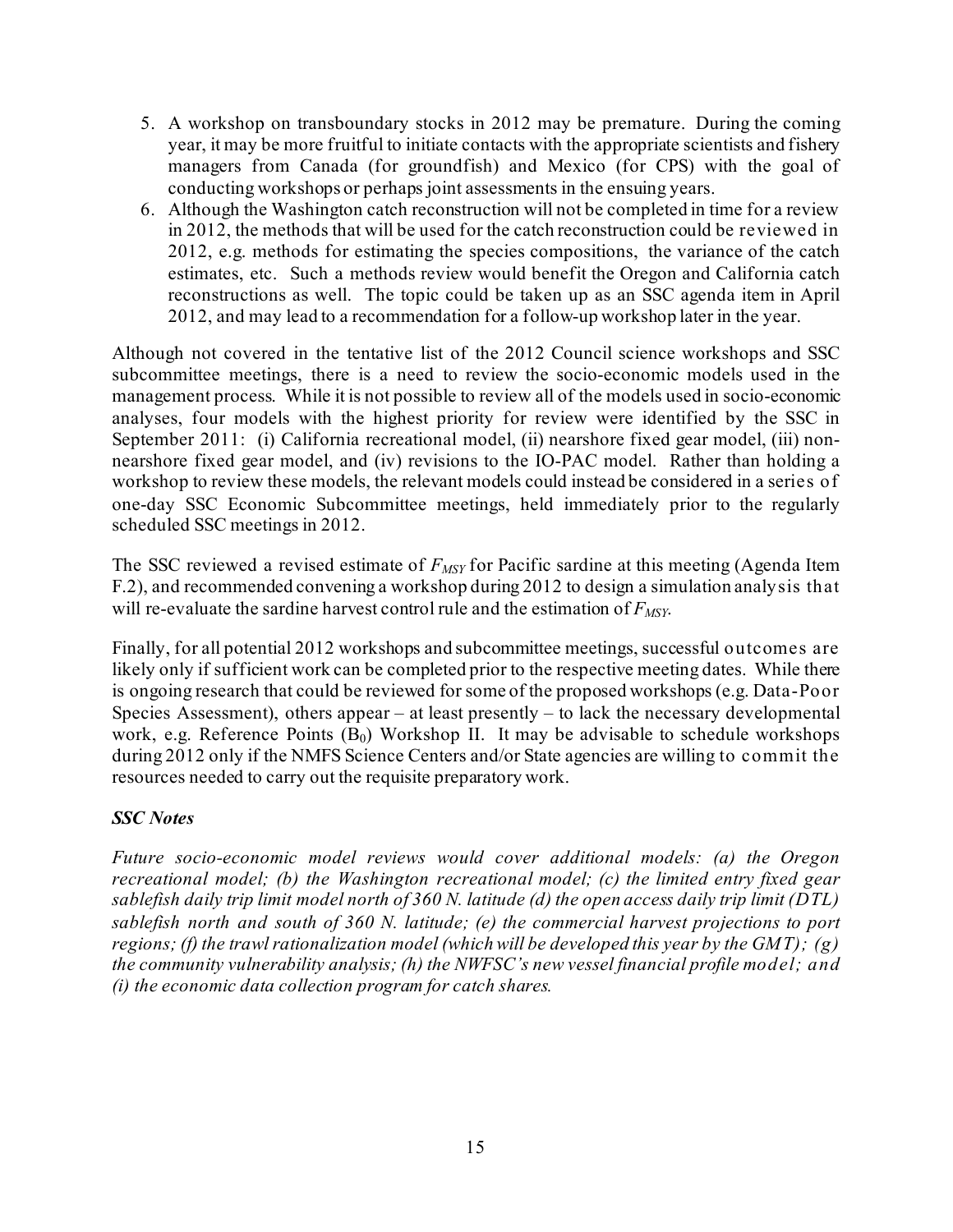| <b>Proposed Workshops and SSC Subcommittee Meetings for 2012</b><br>Tentative - Depended on funding, dates subject to change |                                                     |                                         |                                  |                                       |  |  |  |
|------------------------------------------------------------------------------------------------------------------------------|-----------------------------------------------------|-----------------------------------------|----------------------------------|---------------------------------------|--|--|--|
| <b>Workshop/Meeting</b>                                                                                                      | <b>Potential Dates</b><br><b>Tentative Location</b> |                                         | <b>SSC Reps.</b>                 | <b>Additional</b><br><b>Reviewers</b> |  |  |  |
| Groundfish/CPS Assessment Process<br>Review (Post Mortem)                                                                    | First Week of Dec. 2011                             | Teleconference/Webinar                  | 2011 STAR Panel<br>Participants. | <b>2011 CIE</b><br>participation      |  |  |  |
| Acoustic ROV survey for Rockfishes                                                                                           | Early Feb                                           | La Jolla                                | Dorn, Punt                       | 2 CIE: TBD                            |  |  |  |
| CPS Methodology Review (tentative)                                                                                           | April or May                                        | La Jolla                                | Chair: Punt<br>Hamel             | <b>CIE: TBD</b>                       |  |  |  |
| Assessing Socioeconomic Impacts in<br><b>Ecosystem-Based Fisheries Management</b>                                            | First Qtr 2012                                      | Seattle                                 | Econ and EBM<br>Subcms.?         |                                       |  |  |  |
| Data Poor Species Assessment                                                                                                 | Late April or Early May                             | Seattle or Santa Cruz                   | Dorn, Punt, Conser               | <b>CIE: TBD</b>                       |  |  |  |
| Reference Points (Bzero) Workshop II                                                                                         | Summer/Fall                                         | Portland                                | GF Subcm?                        | $CIE$ 1:                              |  |  |  |
| <b>Transboundary Stocks</b>                                                                                                  | <b>TBD</b>                                          | $\overline{?}$                          | $\overline{?}$                   | <b>TBD</b>                            |  |  |  |
| Groundfish Historic Catch<br>Reconstructions                                                                                 | NMFS Rpt. at Council Mtgs<br>April SSC Mtg          | <b>Council Meetings</b>                 | None                             | None                                  |  |  |  |
| Pacific Sardine Updated Assess. Review                                                                                       | Late-Sept or Early Oct                              | Portland                                | CPS Subcm.<br>Punt               | <b>TBD</b>                            |  |  |  |
| Salmon Methodology Review                                                                                                    | Early-October                                       | Portland                                | Salmon Subcm.                    | None                                  |  |  |  |
| Clarification on the Conservation<br>Performance of Rebuilding Plans                                                         | March 30 SSC<br>Subcommittee/GMT Meeting            | Discuss under J4 at Nov<br>2011 SSC mtg | GF/Econ Subcms<br>& GMT          | None                                  |  |  |  |
| Groundfish Impact and Economic Model<br>Reviews                                                                              | Held the day before 2012<br>SSC sessions            | <b>Council Meetings</b>                 | GF/Econ Subcms<br>& GMT          | None                                  |  |  |  |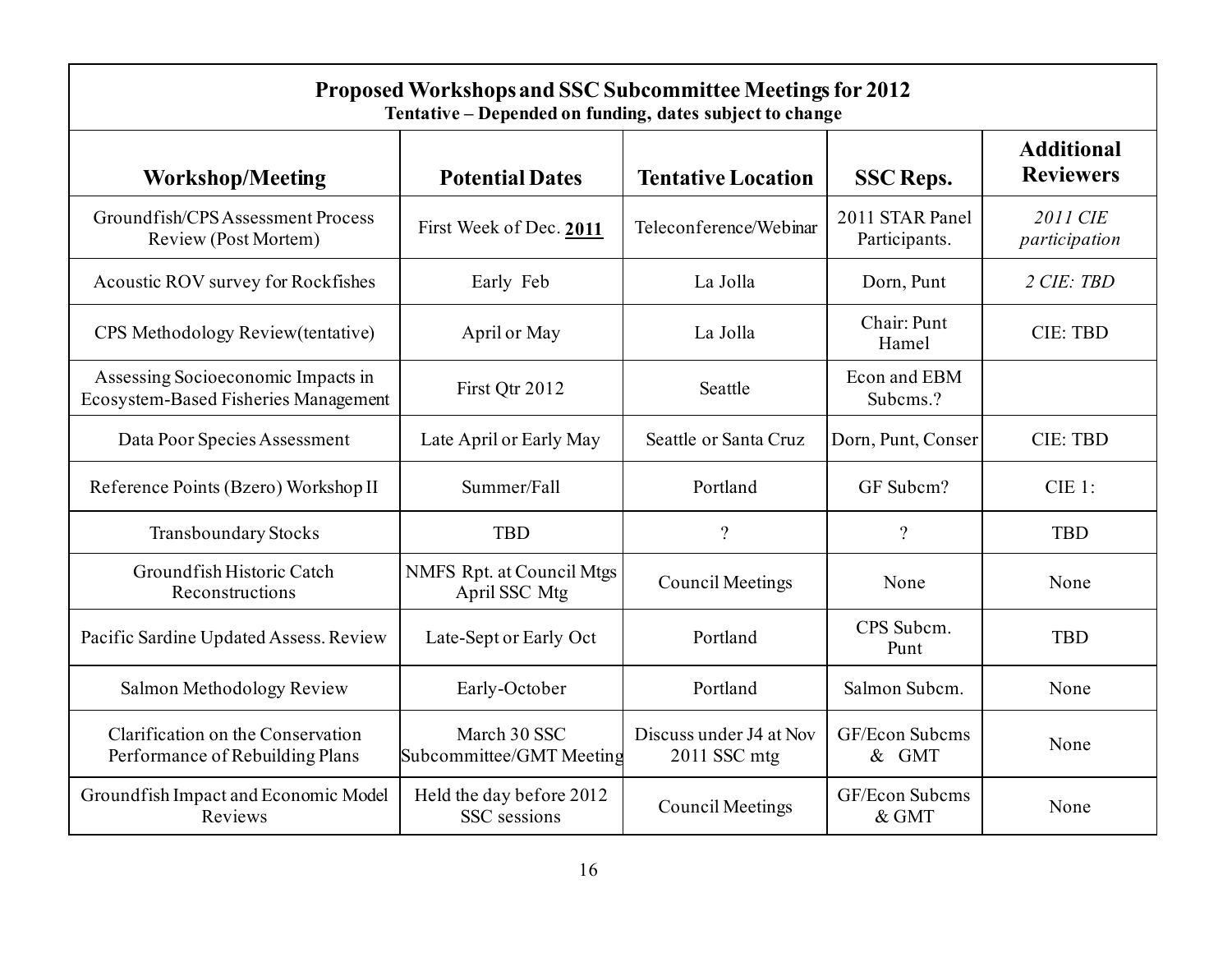# *Coastal Pelagic Species (CPS) Management*

F.2 Pacific Sardine Assessment and CPS Management Measures for 2012

Dr. Kevin Hill presented the 2011 assessment of the northern subpopulation of Pacific sardine and Dr. André Punt reported on the Stock Assessment Review (STAR) Panel that convened on October 4-7, 2011.

The 2011 assessment uses four survey indices: two egg production indices and an aerial index, which have been the primary abundance data series in previous assessments, and an acoustic survey, which had not been previously used. The acoustic survey was reviewed by a methodology review panel earlier this year and endorsed by the Scientific and Statistical Committee (SSC) for use in the assessment model. Additional length data from the Mexican fishery were also included. The current assessment model has many fewer parameters than the 2009 assessment (61 vs. 132). This was accomplished by reducing the number of fisheries modeled, reducing time blocking of fisheries selectivity, and shortening the assessment time period. In addition, during the STAR Panel the initial fishing mortality (F) was set to zero and catchability (q) in the acoustic trawl survey was set to one.

The SSC notes that there are contradictory trends in the three recent survey indices, which introduce substantial uncertainty into sardine biomass estimates. The new model estimated a higher sardine biomass than previous assessments for recent years, and the SSC was advised that this was likely due to increases of varying magnitude in all of the survey indices and recent data suggesting strong recruitment.

The SSC endorses the 2011 assessment as the best available science for management of the northern subpopulation of Pacific sardine in 2012.

Dr. Hill also briefed the SSC on a re-estimation of  $F_{MSY}$  in which the Amendment 8 analysis was duplicated with two differences: the Scripps Institute of Oceanography (SIO) Pier temperature index was removed from the stock-recruit relationship, and recent stock and recruitment information was used. The  $F_{MSY}$  harvest rate of 0.18 is very similar, but slightly lower than the previous  $F_{MSY}$  estimate of 0.1985. The SSC notes that temperature, or another correlated environmental variable, may be important in sardine recruitment, but that the SIO index is not reflective of the temperature in the area of greatest sardine spawning activity and is no longer correlated with sardine productivity.

The SSC recommends that the updated  $F_{MSY}$  be used for management in 2012, but that this should be considered strictly an interim measure. The SSC further endorses an overfishing limit (OFL) of 154,781 that arises from this updated  $F_{MSY}$ . To set acceptable biological catch (ABC) for sardine, SSC again recommends use of the P\* approach, in which the buffer between OFL and ABC is determined by the value of sigma, representing scientific uncertainty and established by the SSC, and the Council's choice of a P\* to express its policy decision on acceptable risk. The default value of sigma (0.36) for category 1 stocks was considered appropriate for Pacific sardine.

The SSC further recommends that a workshop be convened within the next year to design a simulation analysis similar to Amendment 8 analysis but employs current modeling approaches to provide estimates of  $F_{MSY}$  and updated parameters for the harvest control rule. The SSC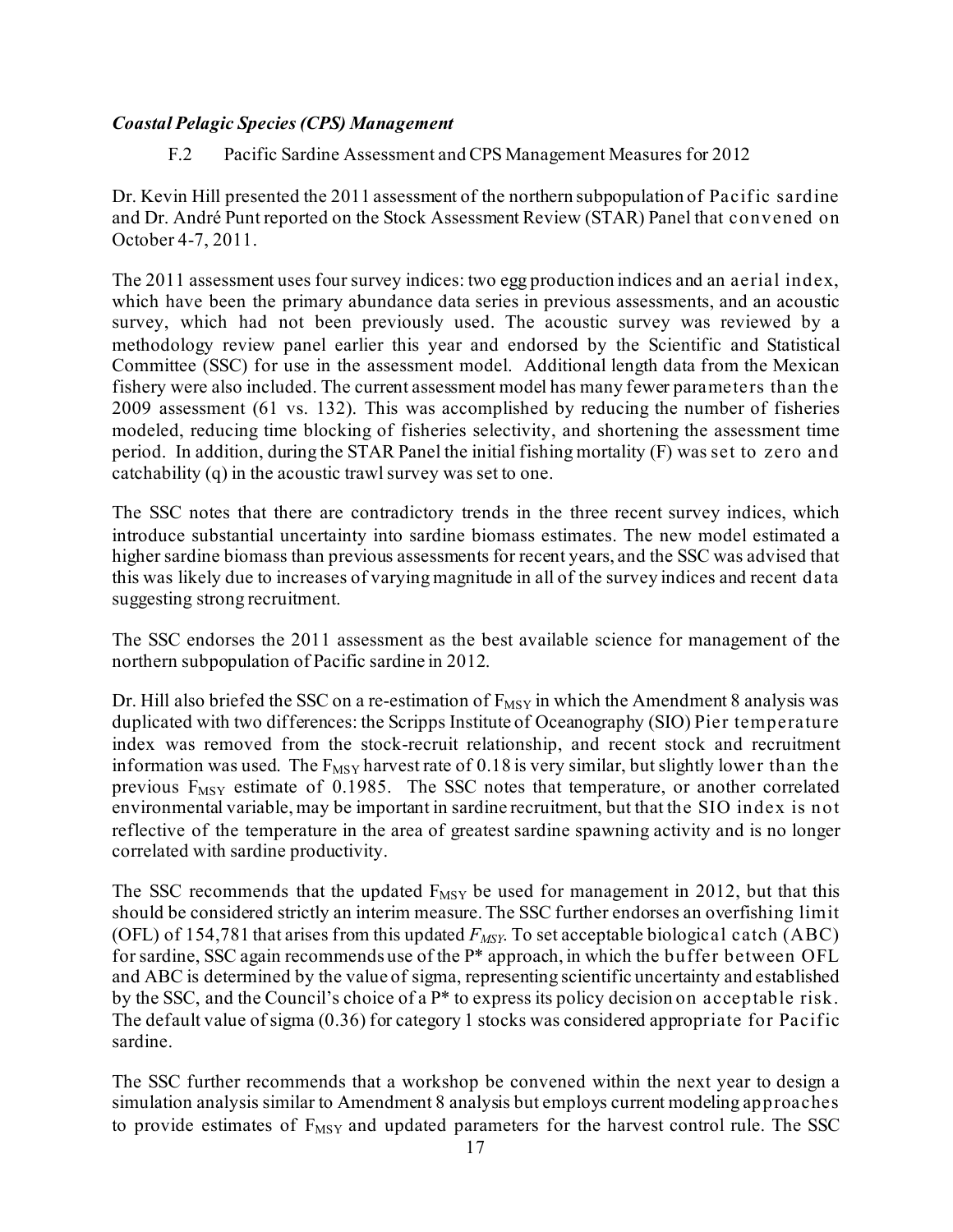further recommends that a full management strategy evaluation be performed for the northern subpopulation of Pacific sardine as soon as time and resources permit.

*SSC Notes:*

*The SSC further noted several potential improvements to future assessments, including incorporation of sex-specific data and considering fishery/fleet structure.* 

# *Ecosystem-Based Management*

H.1 Integrated Ecosystem Assessment Report

Drs Brian Wells (SWFSC), Nick Tolimieri (NWFSC), and Kelly Andrews (NWFSC) provided the SSC with an overview of the Integrated Ecosystem Assessment (IEA) discussion document (Agenda Item H.1.b, Attachment 1). This substantial document provides information on climate, predator-prey and non-fisheries impacts on hake, sablefish, canary rockfish, bocaccio and Sacramento River Chinook salmon, and moves forward the inclusion of ecosystem considerations in assessments and Council decision-making. The document is one outcome of the IEA process, and is focused on providing information for a limited number of species. It is not a broad overview of the status and trends of the California Current Ecosystem.

The information provided in the report could potentially be used in a variety of contexts, including improving salmon forecast models and identifying information and hypotheses that could be included in stock assessments, and in principle harvest control rules. It may also provide information that would assist the Council when selecting P\*, and assist the Scientific and Statistical Committee (SSC) when it assesses sigma, the uncertainty associated with the Overfishing Level.

It will be necessary to develop appropriate processes for reviewing the use of this inf ormation. Due to time constraints, the SSC was unable to review the technical aspects of the document, nor was the SSC able to comment on any of questions raised in the document. Rather, review of the document would best be conducted in the context of a focused workshop, which would likely require several days to a full week. Such a workshop would evaluate the detailed analyses underlying the conclusions presented. Once the basic methodology and hypotheses are reviewed, there would be little need to prepare a lengthy document each year; rather an annual update of the basic indices could be provided.

The SSC is concerned that the overall summary plots could be easily mis-interpreted and recommends that these plots be modified to better reflect the uncertainty associated with the indices and their likely impact on stocks. In addition, information should be provided on how the various factors should be weighted when used for decision making.

The SSC notes that the document provides trends in indicators over five years. The appropriate length of time for assessing both time-trends and current indicator status is likely speciesspecific. The time length for each species should be evaluated separately for each species. The SSC also notes that some of the conclusions such as climate impacts on recruitment and abundance are more definitive than appears to be case from the data. In general, the information provided in the report should be considered hypotheses, which would be examined further before being used for decision making.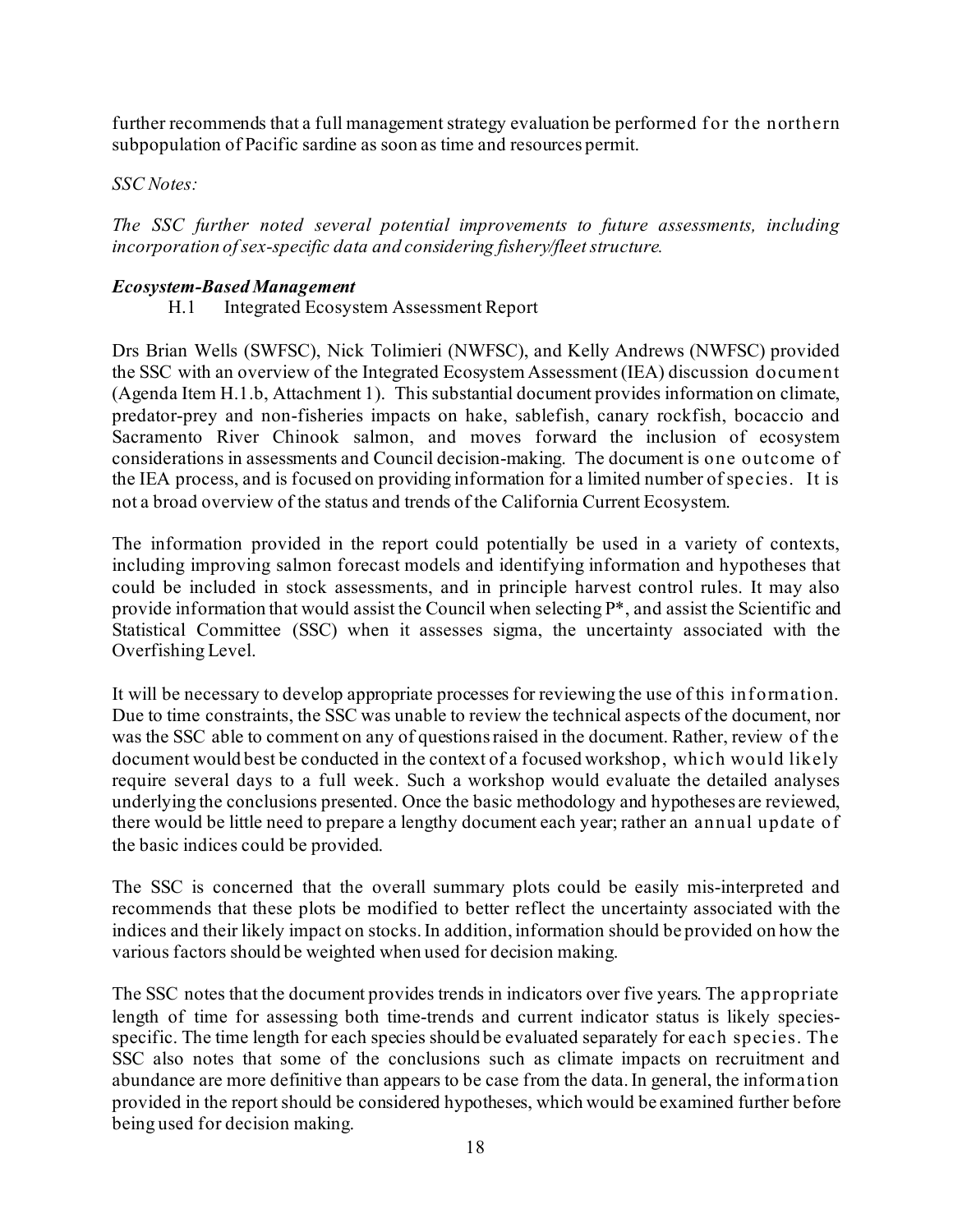Finally, the SSC reiterates the benefit of having scientists with an ecosystem considerations background directly involved in stock assessment teams as this will provide the best way for ecosystem information to be integrated into stock assessments. However, even as currently structured the document is sufficient to identify factors which might be explored in stock assessments.

#### *Ecosystem-Based Management, continued*

H.2 Development of a Council Fishery Ecosystem Plan

The Scientific and Statistical Committee (SSC) reviewed a draft of a Pacific Coast Fishery Ecosystem Plan being developed by the Ecosystem Plan Development Team (EPDT). The EPDT proposes development of an annual ecosystem report and species-group reports that would summarize information from the annual ecosystem report for the Council's use in its harvestsetting deliberations.

The SSC notes that the National Marine Fisheries Service Science Centers and the Integrated Ecosystem Assessment (IEA) Team (Agenda Item H.1) have also begun drafting an IEA Report that describes conditions in the California Current Ecosystem as they relate to FMP species. The IEA Report and the annual ecosystem report proposed by the EPDT appear to be similar in terms of objectives and content. The SSC recommends that the EPDT and IEA Team coordinate to ensure that they are working from the same base data, avoid duplication of effort, and perhaps even consider producing a single joint report. Such coordination would be facilitated by the fact that some EPDT members are also members of the IEA Team.

The SSC appreciates the desire of the EPDT to provide relevant species-group summaries that would facilitate the Council's harvest deliberations. The SSC notes that these informational documents (referred to by the EPDT as 'hotsheets') should provide sufficient detail to allow stock assessment scientists and Stock Assessment Review Panels to consider species-relevant ecosystem information in a nuanced manner. The SSC is willing to review future drafts of the annual report and the species-group information documents as they become available.

Appendix A of the draft Fishery Ecosystem Plan includes a preliminary list of lower trophiclevel species in the California Current Ecosystem that are currently harvested or could potentially be subject to fishery development. In terms of ecosystem management, the SSC considers it premature to consider lists of species for management action without first considering what species groupings would best serve to promote ecosystem diversity and function. The SSC recommends that the EPDT develop species groupings based on criteria related to diversity and function. The SSC also notes that maintaining ecosystem diversity may or may not require bans on harvest.

# *Groundfish Management, continued*

E.7 Trawl Rationalization Trailing Actions – *Update postponed until March 2012*.

**Adjournment**: The SSC adjourned at approximately 6:00 p.m., Wednesday, November 2, 2011.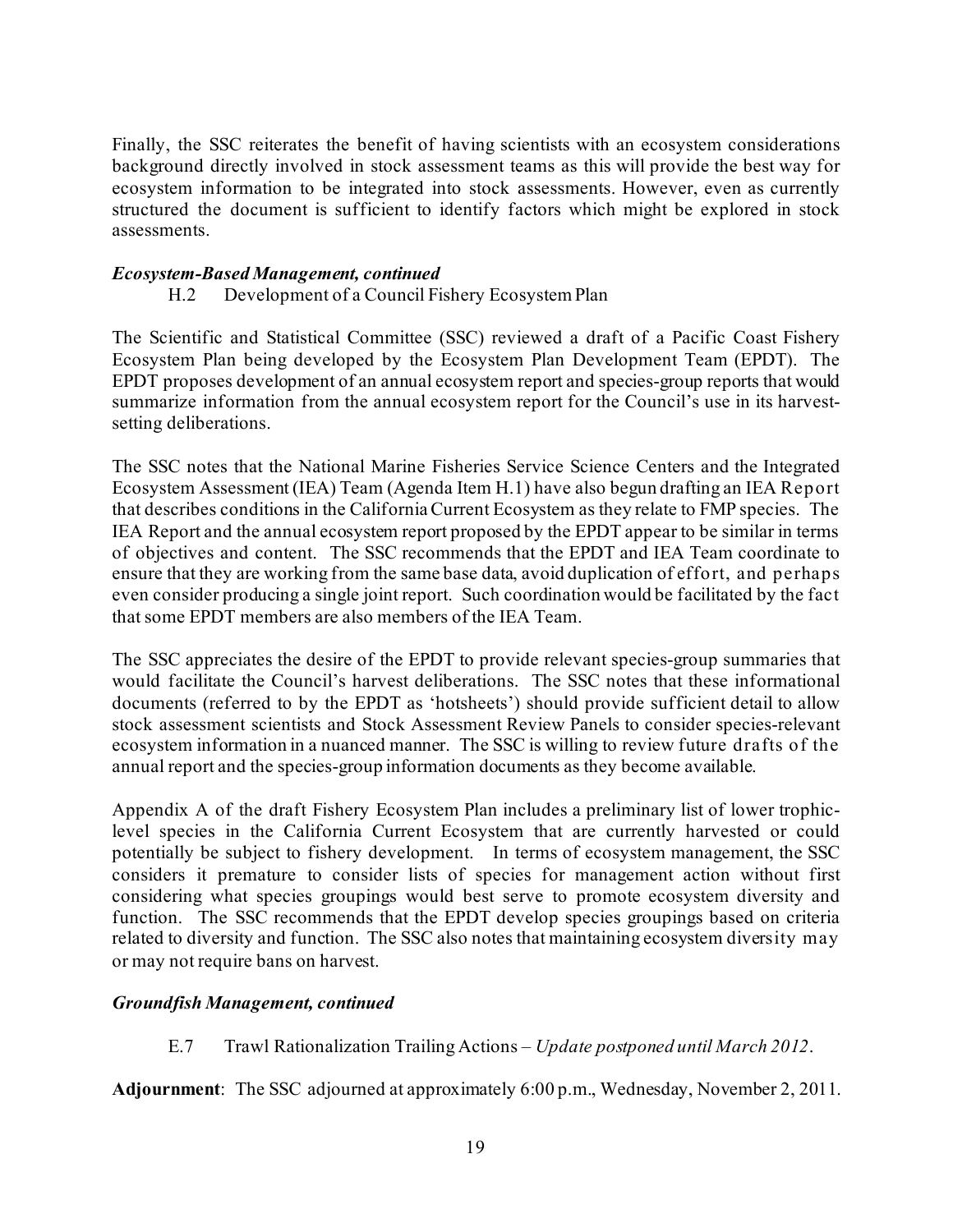# SSC Subcommittee Assignments, November 2011

| <b>Salmon</b>        | <b>Groundfish</b>      | <b>CPS</b>        | <b>HMS</b>        | <b>Economic</b>      | Ecosystem-<br><b>Based</b><br>Management |
|----------------------|------------------------|-------------------|-------------------|----------------------|------------------------------------------|
| <b>Robert Conrad</b> | <b>Vidar Wespestad</b> | <b>André Punt</b> | <b>Ray Conser</b> | <b>Cindy Thomson</b> | <b>Selina Heppell</b>                    |
| Loo Botsford         | Loo Botsford           | Ray Conser        | Robert Conrad     | Vlada Gertseva       | Ray Conser                               |
| Carlos Garza         | Ray Conser             | Carlos Garza      | Selina Heppell    | Todd Lee             | Martin Dorn                              |
| Owen Hamel           | Martin Dorn            | Owen Hamel        | André Punt        | André Punt           | Vlada Gertseva                           |
| Meisha Key           | Vlada Gertseva         | Selina Heppell    | Vidar Wespestad   | David Sampson        | Pete Lawson                              |
| Pete Lawson          | Owen Hamel             | Meisha Key        |                   |                      | Todd Lee                                 |
| Charlie Petrosky     | André Punt             |                   |                   |                      | André Punt                               |
|                      | David Sampson          |                   |                   |                      | Cindy Thomson                            |
|                      | Tien-Shui Tsou         |                   |                   |                      | Tien-Shui Tsou                           |

**Bold** denotes Subcommittee Chairperson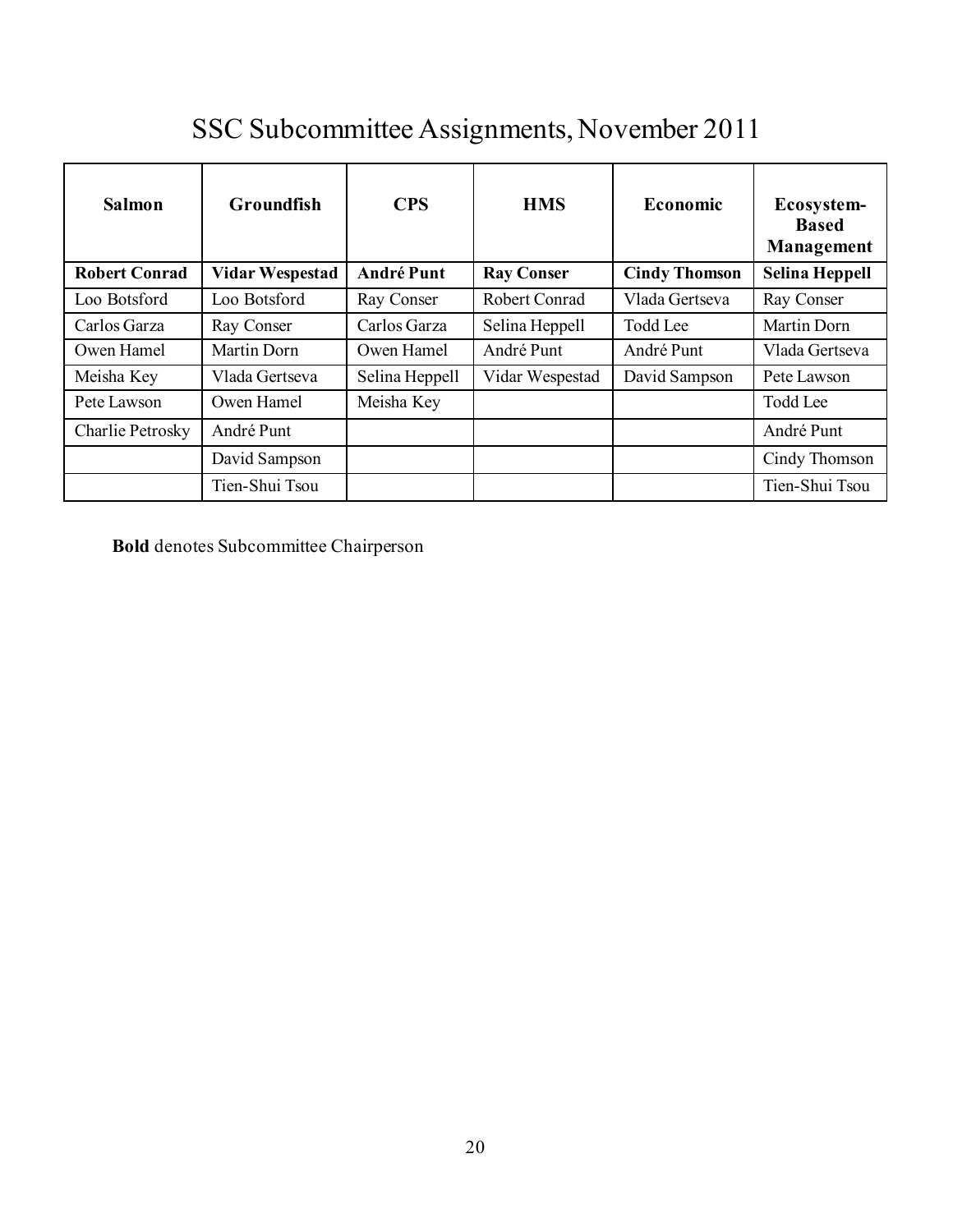# **DRAFT Tentative Council and SSC Meeting Dates for 2012**

| <b>Council Meeting Dates</b>                                                                             | Location                                                                                                 | <b>Likely SSC Mtg Dates</b>                           | <b>Major Topics</b>                                                             |
|----------------------------------------------------------------------------------------------------------|----------------------------------------------------------------------------------------------------------|-------------------------------------------------------|---------------------------------------------------------------------------------|
| <b>March 2-7, 2012</b><br>Advisory Bodies may begin Thu, March 1<br>Council Session begins Fri, March 2  | DoubleTree Hotel Sacramento<br>2001 Point West Way<br>Sacramento, CA 95815<br>Phone: 916-929-8855        | Two Day Session<br>Thurs, March 1 – Fri, March 2      | GF Stocks for 2013<br>Assessments<br>Salmon Review/Pre I                        |
| April 1-6, 2012<br>Advisory Bodies may begin Sat, Mar 31<br>Council Session begins Sun, Apr 1            | <b>Sheraton Seattle Hotel</b><br>1400 Sixth Avenue<br>Seattle, WA 98101<br>Phone: 206-447-5534           | Two Day Session<br>Sat, March 31 – Sun, April 1       | Seabird bycatch in GF                                                           |
| June 21-26, 2012<br>Advisory Bodies may begin Wed, June 20<br>Council Session begins Thurs, June 21      | <b>San Mateo Marriott</b><br>1770 South Amphlett Boulevard<br>San Mateo, CA 94402<br>Phone: 650-653-6000 | Two Day SSC Session<br>Wed, June 20 - Thurs, June 21  | P. Mackerel Assessment<br>Final 2013 GF Stock Assess.<br>Fishery Ecosystem Plan |
| September 13-18, 2012<br>Advisory Bodies may begin Wed, Sept 12<br>Council Session begins Thurs, Sept 13 | Doubletree Hotel Boise-Riverside<br>2900 Chinden Blvd<br>Boise, ID 83714<br>Phone: 208-343-1871          | Two Day SSC Session<br>Wed, Sept 12 – Thurs, Sept 13  | Salmon Meth. Rev Topic<br>Select<br>Halibut bycatch in GF                       |
| <b>November 2-7, 2012</b><br>Advisory Bodies may begin Thurs, Nov 1<br>Council Session begins Fri, Nov 2 | Hilton Orange County/Costa Mesa<br>3050 Bristol Street<br>Costa Mesa, CA 92626<br>Phone: 714-540-7000    | Two Day SSC Session<br>Thurs, $Nov 1 - Fri$ , $Nov 2$ | Salmon Methodology Rev<br>Pacific Sardine Assess.<br>Fishery Ecosystem Plan     |

**SSC Meeting Dates and Durations are tentative and are subject to change in response to Council meeting dates and agendas, workload, etc.**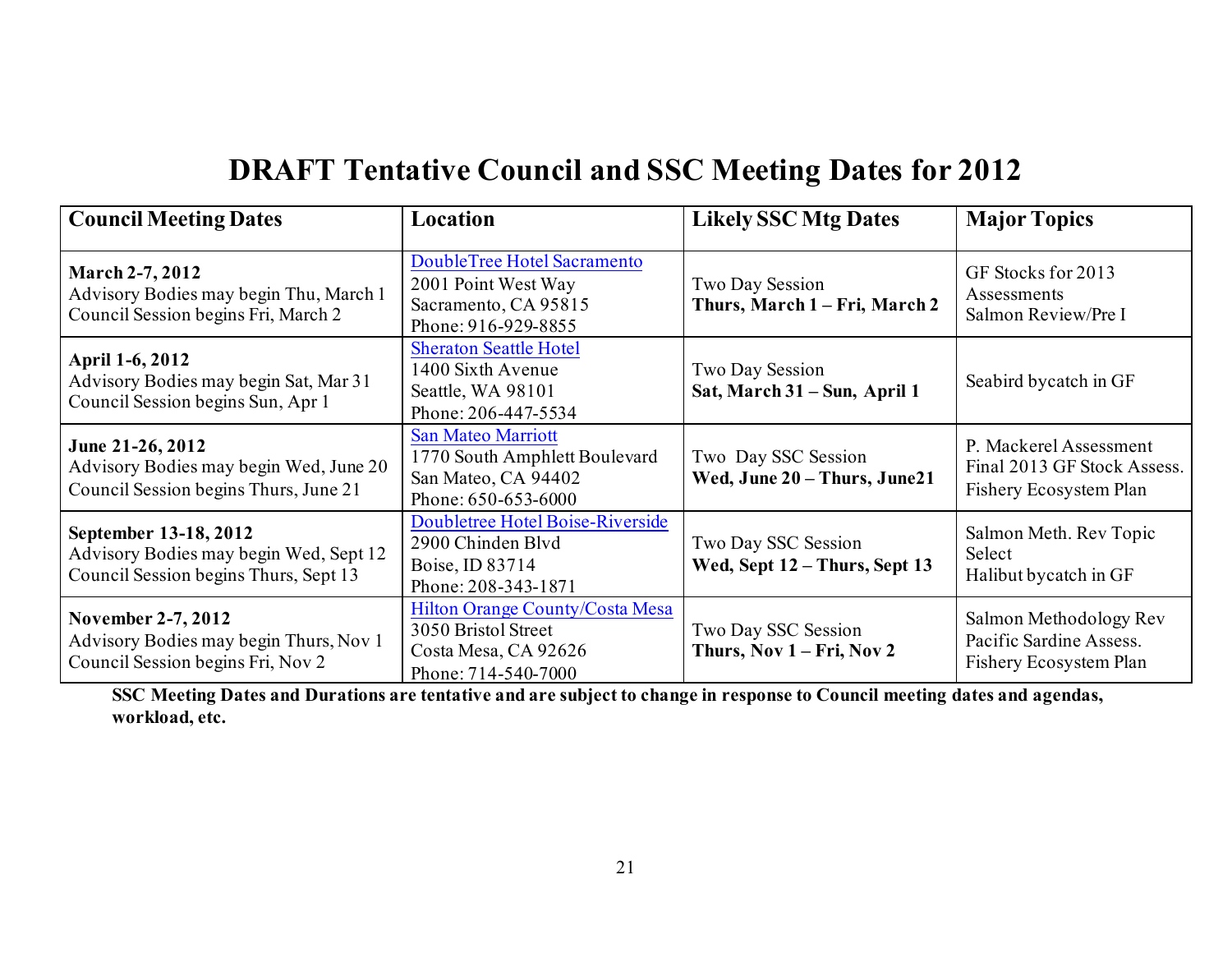|                         | <b>Proposed Workshops and SSC Subcommittee Meetings for 2012</b><br>Tentative - Depended on funding, dates subject to change |                                               |                                         |                                            |                                       |  |  |  |  |
|-------------------------|------------------------------------------------------------------------------------------------------------------------------|-----------------------------------------------|-----------------------------------------|--------------------------------------------|---------------------------------------|--|--|--|--|
|                         | <b>Workshop/Meeting</b>                                                                                                      | <b>Potential Dates</b>                        | <b>Tentative Location</b>               | <b>SSC Reps.</b>                           | <b>Additional</b><br><b>Reviewers</b> |  |  |  |  |
| 1                       | Groundfish/CPS Assessment Process Review<br>(Post Mortem)                                                                    | First Week of Dec.<br>2011                    | Teleconference/Webinar                  | <b>2011 STAR</b><br>Panel<br>Participants. | <b>2011 CIE</b><br>participation      |  |  |  |  |
| $\overline{2}$          | Assessing Socioeconomic Impacts in<br><b>Ecosystem-Based Fisheries Management</b>                                            | First Qtr 2012                                | Seattle                                 | Econ and EBM<br>Subctes.?                  |                                       |  |  |  |  |
| 3                       | Acoustic ROV survey for Rockfishes                                                                                           | Early Feb                                     | La Jolla                                | Dorn, Punt                                 | 2 CIE: TBD                            |  |  |  |  |
| $\overline{\mathbf{4}}$ | Clarification on the Conservation Performance<br>of Rebuilding Plans                                                         | March 30 SSC<br>Subcommittee/GMT<br>Meeting   | Discuss under J4 at Nov<br>2011 SSC mtg | GF/Econ<br>Subctes<br>& GMT                | None                                  |  |  |  |  |
| 5                       | Groundfish Historic Catch Reconstructions                                                                                    | NMFS Rpt. at<br>Council Mtgs<br>April SSC Mtg | Council Meetings                        | None                                       | None                                  |  |  |  |  |
| 6                       | <b>CPS</b> Methodology Review (tentative)                                                                                    | April or May                                  | La Jolla                                | Chair: Punt<br>Hamel                       | <b>CIE: TBD</b>                       |  |  |  |  |
| $\overline{7}$          | Data Poor Species Assessment                                                                                                 | Late April or Early<br>May                    | Seattle or Santa Cruz                   | Dorn, Punt,<br>Conser                      | <b>CIE: TBD</b>                       |  |  |  |  |
| 8                       | Coastal Pelagic Species Catch Shares II                                                                                      | May                                           | Monterey Area                           | CPS and Econ<br>Subcm                      | <b>CPSMT/CPSAS</b>                    |  |  |  |  |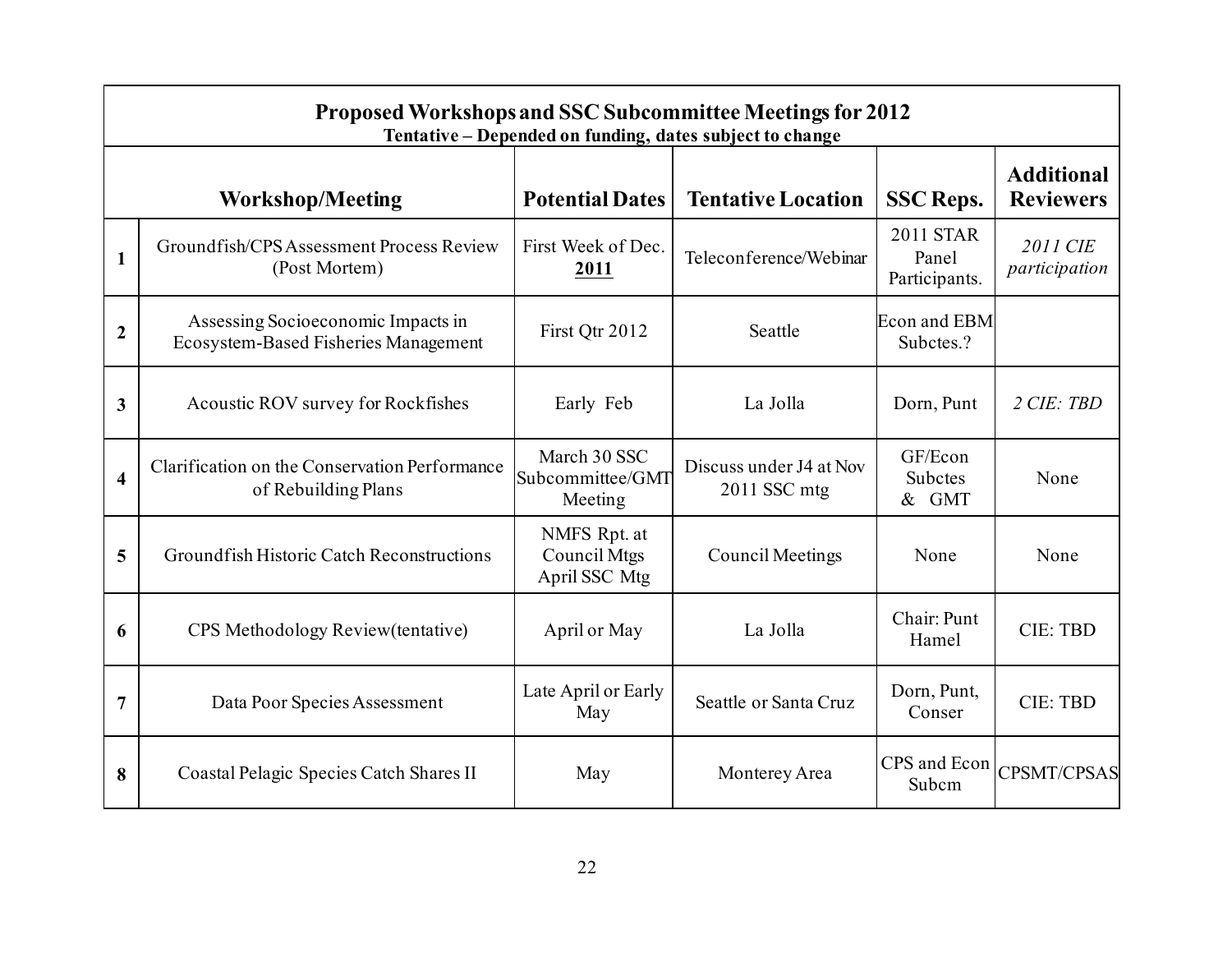|    | <b>Proposed Workshops and SSC Subcommittee Meetings for 2012</b><br>Tentative - Depended on funding, dates subject to change |                                          |                           |                                    |                                       |  |  |  |  |
|----|------------------------------------------------------------------------------------------------------------------------------|------------------------------------------|---------------------------|------------------------------------|---------------------------------------|--|--|--|--|
|    | <b>Workshop/Meeting</b>                                                                                                      | <b>Potential Dates</b>                   | <b>Tentative Location</b> | <b>SSC Reps.</b>                   | <b>Additional</b><br><b>Reviewers</b> |  |  |  |  |
| 9  | F <sub>MSY</sub> for Pacific Sardine                                                                                         | Spring/Summer                            | La Jolla?                 | $\overline{\mathcal{L}}$           | <b>CIE: TBD</b>                       |  |  |  |  |
| 10 | Reference Points (Bzero) Workshop II                                                                                         | Summer/Fall                              | Portland                  | GF Subcm?                          | $CIE$ 1:                              |  |  |  |  |
| 11 | Pacific Sardine Updated Assess. Review                                                                                       | Late-Sept or Early<br>Oct                | Portland                  | CPS Subcm.<br>Punt                 | <b>TBD</b>                            |  |  |  |  |
| 12 | Salmon Methodology Review                                                                                                    | Early-October                            | Portland                  | Salmon<br>Subcm.                   | None                                  |  |  |  |  |
| 13 | Groundfish Impact and Economic Model<br>Reviews                                                                              | Held the day before<br>2012 SSC sessions | <b>Council Meetings</b>   | GF/Econ<br><b>Subctes</b><br>& GMT | None                                  |  |  |  |  |
| 14 | Transboundary Stocks                                                                                                         | Initial Steps in 2012                    | $\overline{\cdot}$        | $\overline{\cdot}$                 | <b>TBD</b>                            |  |  |  |  |
| 15 | Integrated Ecosystem Assessment-Annual<br>Report and App. to Stock Assessments                                               | 2012                                     | $\overline{\mathcal{L}}$  | EBM Subs.                          | <b>EPDT/EAS</b>                       |  |  |  |  |

**This table was presented to the Council under Agenda Item J.4 after the SSC had adjourned and is included for reference only**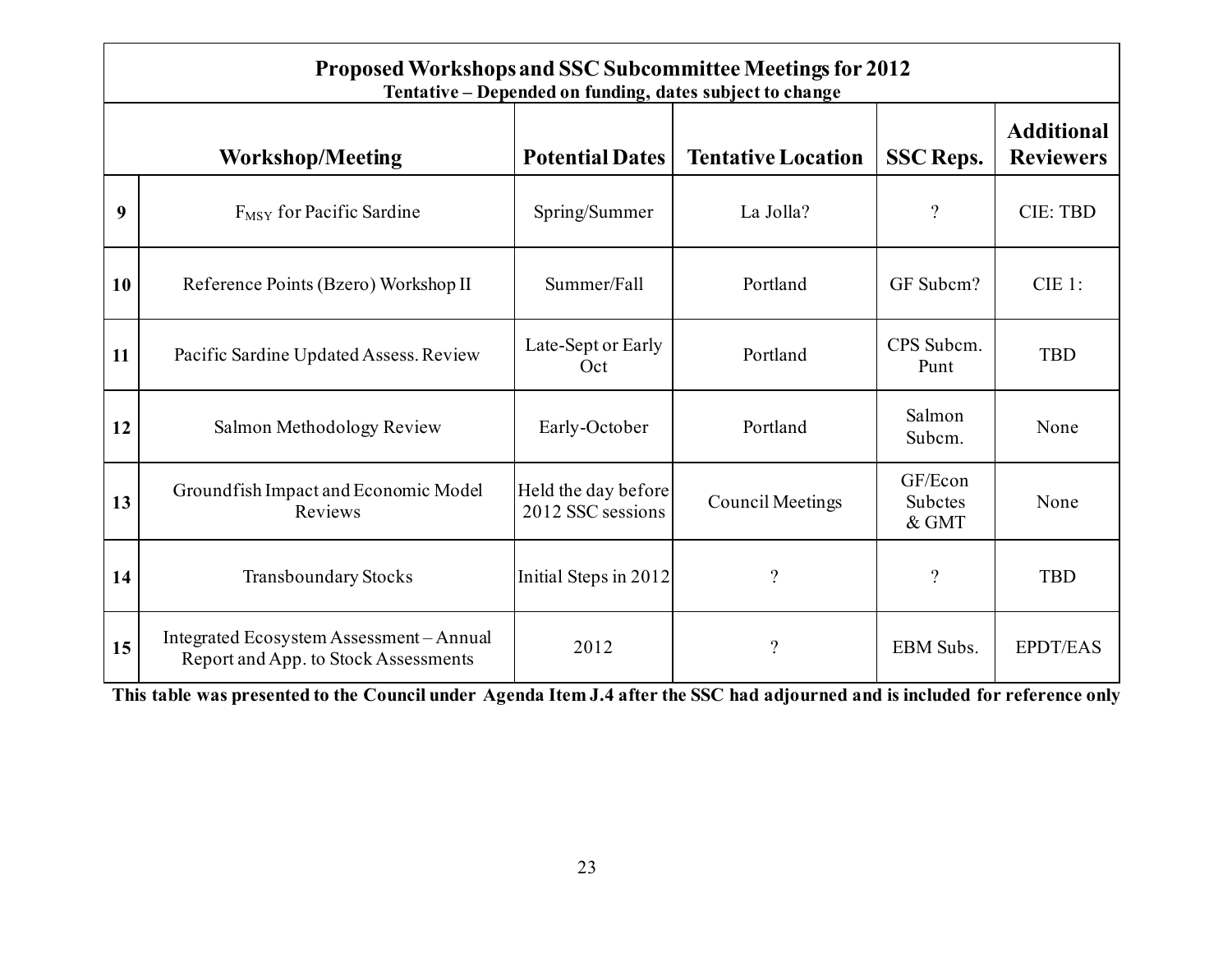#### **Appendix A**

#### SSC SALMON SUBCOMMITTEE REPORT ON 2011 METHODOLOGY REVIEW

The Salmon Subcommittee of the Scientific and Statistical Committee (SS-SSC), the Salmon Technical Team (STT), and the Model Evaluation Workgroup (MEW) met at the PFMC of fices in Portland on October 4 and 5, 2011, to review the four salmon methodology issues identified by the Council at the September meeting:

- Abundance-based management framework for Lower Columbia River tule fall Chinook,
- Cohort reconstruction and harvest impact model for Sacramento winter run Chinook,
- Examination of the potential bias in Coho FRAM from mark-selective fisheries, and
- Review and evaluation of preseason and postseason mark-selective fisheries north and south of Cape Falcon.

A summary of each of the items discussed will be given to the full SSC at the November meeting. The Salmon Subcommittee recommendations on each item are summarized below.

#### Abundance-based management framework for Lower Columbia River tule fall Chinook

The SS-SSC reviewed the methodology used to evaluate abundance-based management (ABM) strategies for Lower Columbia River (LCR) tule Chinook (Agenda Item C.1.a, Attachment 1). Mr. Ray Beamesderfer presented the work of the Tule Chinook Work Group (TCW) on evaluating the relative risk and relative change in fishing opportunities presented by alternative ABM approaches. Interest in using ABM approaches has increased since the ESA exploitation rate (ER) ceiling has been gradually declining, from 49% in 2002-2006 to 37% currently. ABM would allow for a variable ER ceiling depending upon the predicted escapement, providing more protection for poor runs, and more fishing opportunity on large runs.

The TCW first evaluated whether there was adequate data and predictive capability to use an abundance-based method. While data are limited for LCR wild tule Chinook (LRN), LCR hatchery tule Chinook (LRH) are considered reasonable proxies for predicting the status of the population. The Population Viability Model developed included both wild and hatchery populations in a single model, with simplifying assumptions, such as no hatchery straying onto the natural spawning grounds. The argument for the adequacy of the model given these simplifying assumptions is that the goal is to evaluate relative risk, rather than absolute risk.

Each ABM scheme considers two or more ER levels to be implemented at different LRH abundance forecast levels. It allows for significant prediction error and simulates the population 1000 times over 100 years, then compares the relative risk of the four-year moving average escapement reaching an undesirably low level at any point during that time and also compares the average catch of LRH tules. ABM schemes labeled Win/Win include at least a 3.5% reduction in risk and 3% increase in average harvest (equivalent to a change of 1% to 36% or 38%, respectively) in the current constant ER ceiling. Other concerns, such as the risk of closing different fisheries for more than one year, or for multiple years, could also be considered in choosing an ABM scheme, although that information is not currently provided.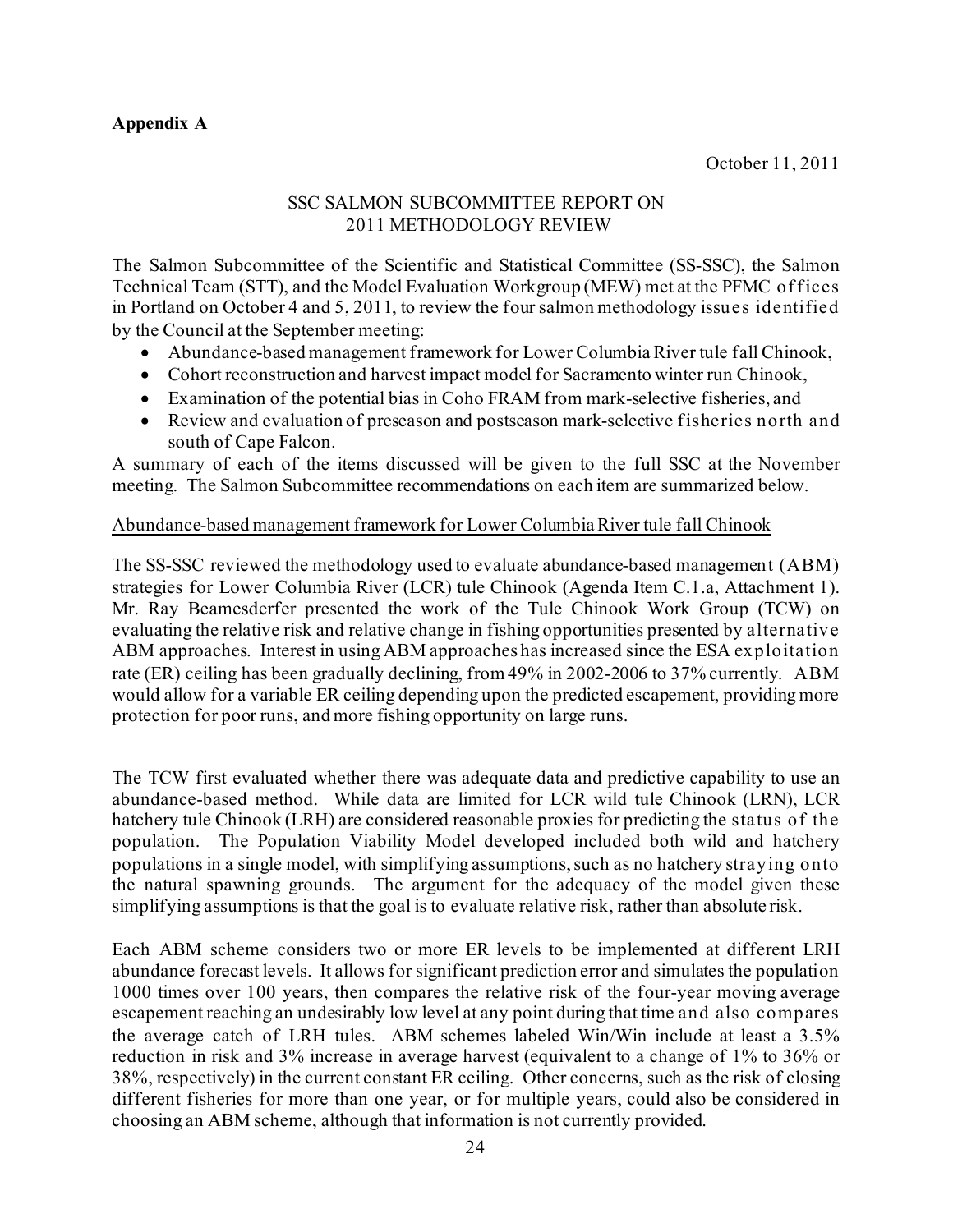Since Alaska, Canada and treaty catch account for a large portion of the removals, an exploitation rate ceiling below 30% is undesirable, and therefore later runs did not consider schemes with ERs below that level. ABM schemes explored have 1-5 tiers with different associated ERs, or ramps with the ER increasing monotonically with predicted escapement.

The SS-SSC considers the methods and analyses used to be reasonable and adequate for addressing the relative risk as well as expected average harvest amounts of LCR tule Chinook. However, given the uncertainties in absolute risk as well as in prediction, along with the simplifications of the model, the further the alternative ERs are from the current base level of 37%, the more uncertainty there is in the results of the analysis in terms of both relative risk and relative average harvest.

#### Cohort reconstruction and harvest impact model for Sacramento winter run Chinook

Dr. Mike O'Farrell (STT) gave presentations on the cohort reconstruction for Sacramento winter run Chinook (Agenda Item C.1.a, Attachment 2) and the harvest impact model developed for Sacramento winter run Chinook (Agenda Item C.1.a, Attachment 3).

A cohort reconstruction for Sacramento winter run Chinook (SRWC) was needed to estimate parameters used in the Sacramento winter run Chinook harvest impact model (WRHM). Cohort reconstructions were performed for ten broods (1998–2007) of hatchery-origin winter run Chinook using coded-wire tag data. The results of the cohort reconstruction indicated that the majority of ocean fishery impacts came from recreational fisheries south of Point Arena, California. For complete broods 1998–2005, the number of potential SRWC spawners was reduced by an estimated 11 to 28 percent due to ocean salmon fisheries. The winter run cohort reconstruction was reviewed by the Council for Independent Experts (CIE) in March 2010 and their comments were incorporated into the analyses presented for Council review. The SS-SSC considers this cohort reconstruction to provide the best available estimates of:

- c) past SRWC fishery impacts, by time and area, and
- d) additional parameters needed for the winter run Chinook harvest impact model.

The WRHM is similar to the Klamath Ocean Harvest Model (KOHM) and Sacramento Harvest Model (SHM) for Sacramento fall Chinook that have been previously reviewed by the SSC and STT and approved for Council use. The WRHM shares many structural similarities to the KOHM in particular. Like the KOHM, the WRHM is an age-structured model, though it only accounts for age class 3 fish. The WRHM is linked to a cohort reconstruction model with the same structure as in the KOHM and will be updated annually. A size-at-age model is incorporated into both the KOHM and WRHM in order to forecast release mortality incurred by sublegal size fish. In contrast to the existing harvest models, the WRHM does not account for river fisheries as winter run Chinook are rarely harvested in the Sacramento River. Neither preseason ocean abundance forecasts nor spawner escapement forecasts are made by the WRHM. As such, the WRHM can be considered a simplified harvest model in the same family as the KOHM and SHM.

The SS-SSC considers the WRHM a significant improvement in the Council's ability to model and project harvest impacts on Sacramento winter run Chinook, and endorses the model for Council use. The SS-SSC compliments the authors of the documentation for the cohort reconstruction methodology and WRHM for providing thorough and comprehensive documents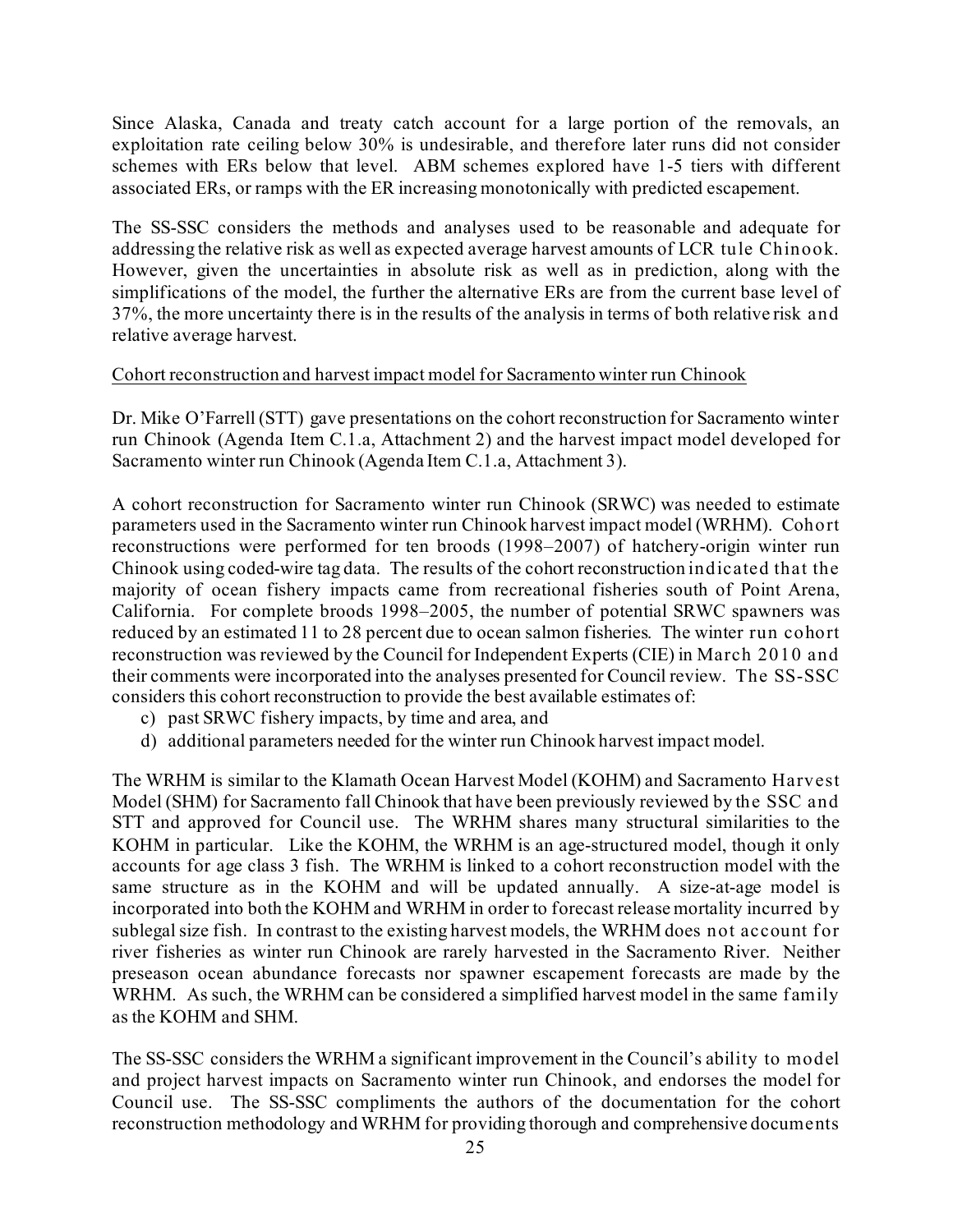for review which greatly facilitated the review process.

#### *Comments to the authors:*

*The SS-SSC notes that recent Genetic Stock Identification (GSI) analyses may provide additional data to support and further refine the catch impacts by area and time estimates from the CWT analyses for the Sacramento winter run Chinook stock.* 

*In calculating total exploitation rate, it might make more sense to look at the total impact on survival as 1-[(1- ER in month 1)\*(1-ER in month 2)\*...\*(1-ER in month 12)]. What is done now is to add up all the catch and divide that by the catch + escapement. This ignores if the catch was in March (Month 1) or February of the next year (Month 12), which means ignoring the effect of mortality throughout the year. Of course the same amount of catch in Month 1 has less overall impact than if it is taken in Month 12, since a substantial amount of natural mortality will have taken place over the course of the year, reducing the population from which the catch is taken. The above equation deals with this by calculating the actual proportional reduction in the modeled returns.*

#### Examination of the potential bias in Coho FRAM from mark-selective fisheries

Mr. Robert Conrad and Ms. Angelika Hagen-Breaux presented an evaluation of the bias in Coho FRAM estimates of the mortalities for unmarked stocks when mark-selective fisheries operate during a FRAM time step (Agenda Item C.1.a, Attachment 4). This has been a difficult issue because the calculations needed to make a rigorous bias adjustment cannot be directly implemented in FRAM. The authors have developed and tested an alternative method to estimate the bias within the FRAM framework.

The analysis compared stock-specific fishery exploitation rates (ER) for unmarked stocks using the standard FRAM to bias-corrected estimates calculated from FRAM output for the years 2009 and 2010. The average differences by which FRAM underestimated the total exploitation rate for unmarked stocks were -0.003 in 2009 and -0.002 in 2010.

In the standard FRAM model, the bias increases with the number and intensity of mark-selective fisheries. Bias in this analysis was low because the intensity of mark-selective fisheries in 2009 and 2010 was low relative to non-selective fisheries. Mark-selective coho fisheries tend to be relatively low in intensity and concentrated in earlier time periods. In the final time step fisheries are typically more intensive and non-selective. The nature of the FRAM model is to overestimate unmarked mortalities in these terminal fisheries, partially balancing the underestimation of mortalities in earlier mark-selective fisheries.

Although bias was generally low, accounting for bias could be important for stocks that are managed for exploitation rate guidelines. Without bias correction, ER guidelines could be exceeded. This appeared to be a risk for Fraser River Coho and Lower Columbia River Coho. The differences between the FRAM and bias-corrected ERs in time step 4 (September) were occasionally in the range of -0.015 to -0.045. It would be informative to identify the reasons f or these higher estimates of bias.